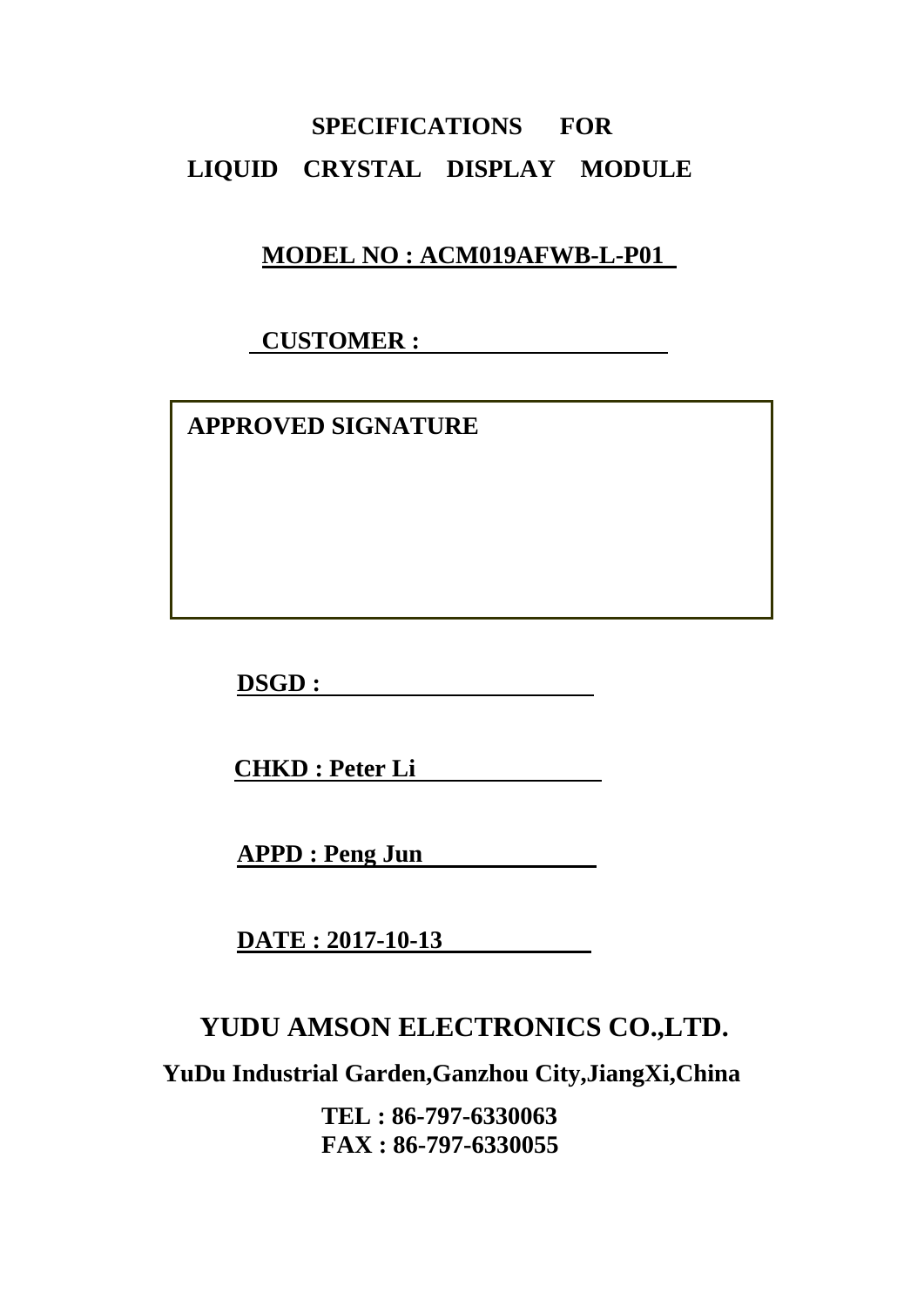

| <b>Revision Record</b> |            |                  |         |                        |  |
|------------------------|------------|------------------|---------|------------------------|--|
| No.                    | Date       | Model No.        | Version | Remarks                |  |
| $\mathbf 1$            | 2017-10-13 | ACM019AFWB-L-P01 | REV.0   | Spec<br>RoHs-Compliant |  |
|                        |            |                  |         |                        |  |
|                        |            |                  |         |                        |  |
|                        |            |                  |         |                        |  |
|                        |            |                  |         |                        |  |
|                        |            |                  |         |                        |  |
|                        |            |                  |         |                        |  |
|                        |            |                  |         |                        |  |
|                        |            |                  |         |                        |  |
|                        |            |                  |         |                        |  |
|                        |            |                  |         |                        |  |
|                        |            |                  |         |                        |  |
|                        |            |                  |         |                        |  |
|                        |            |                  |         |                        |  |
|                        |            |                  |         |                        |  |
|                        |            |                  |         |                        |  |
|                        |            |                  |         |                        |  |
|                        |            |                  |         |                        |  |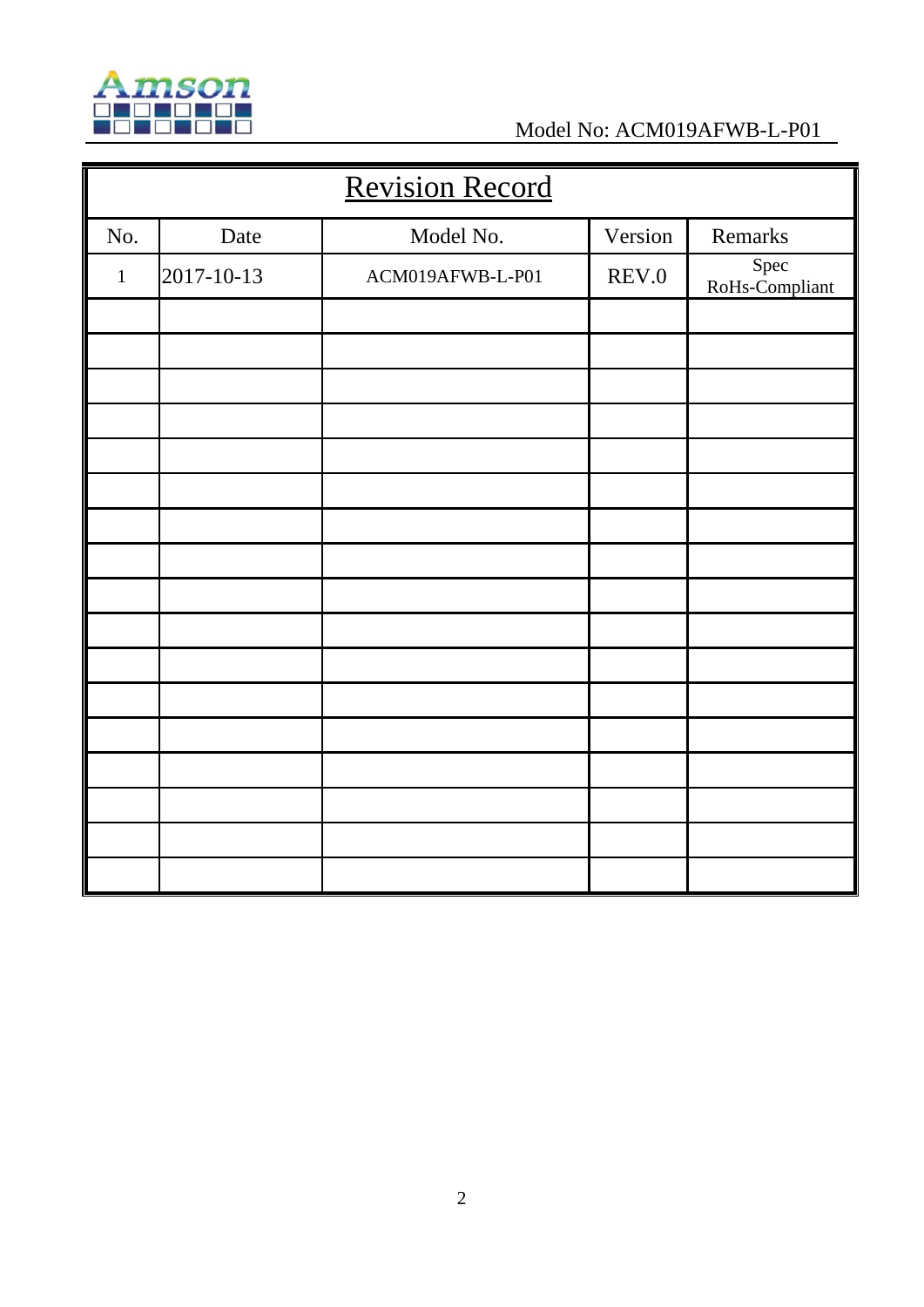

# **GENERAL SPECIFICATION.**

| <b>ITEM</b>                                |                                       |              | <b>DESCRIPTION</b> |              |              |
|--------------------------------------------|---------------------------------------|--------------|--------------------|--------------|--------------|
| Product No                                 | ACM019AFWB-L-P01                      |              |                    |              |              |
| LCD Type                                   | <b>FSTN</b>                           |              |                    |              |              |
| <b>Rear Polarizer</b>                      | Positive/Transflective.               |              |                    |              |              |
| <b>Backlight Type</b>                      | <b>White</b>                          |              |                    |              |              |
| <b>LCD</b> Color                           | $\Box$ Yellow                         | $\Box$ Green | $\Box$ Amber       | $\Box$ White | <b>BLACK</b> |
| Temperature<br>Range                       | Wide Temp., 5V, Single Supply Voltage |              |                    |              |              |
| Viewing Direction $\blacksquare$ 6 O'clock |                                       |              |                    |              |              |

# **TO BE VERY CAREFUL !**

The LCD driver ICs are made by CMOS process, which are very easy to be damaged by static charge, make sure the user is grounded when handling the LCM. ※**This parts comply with RoHs**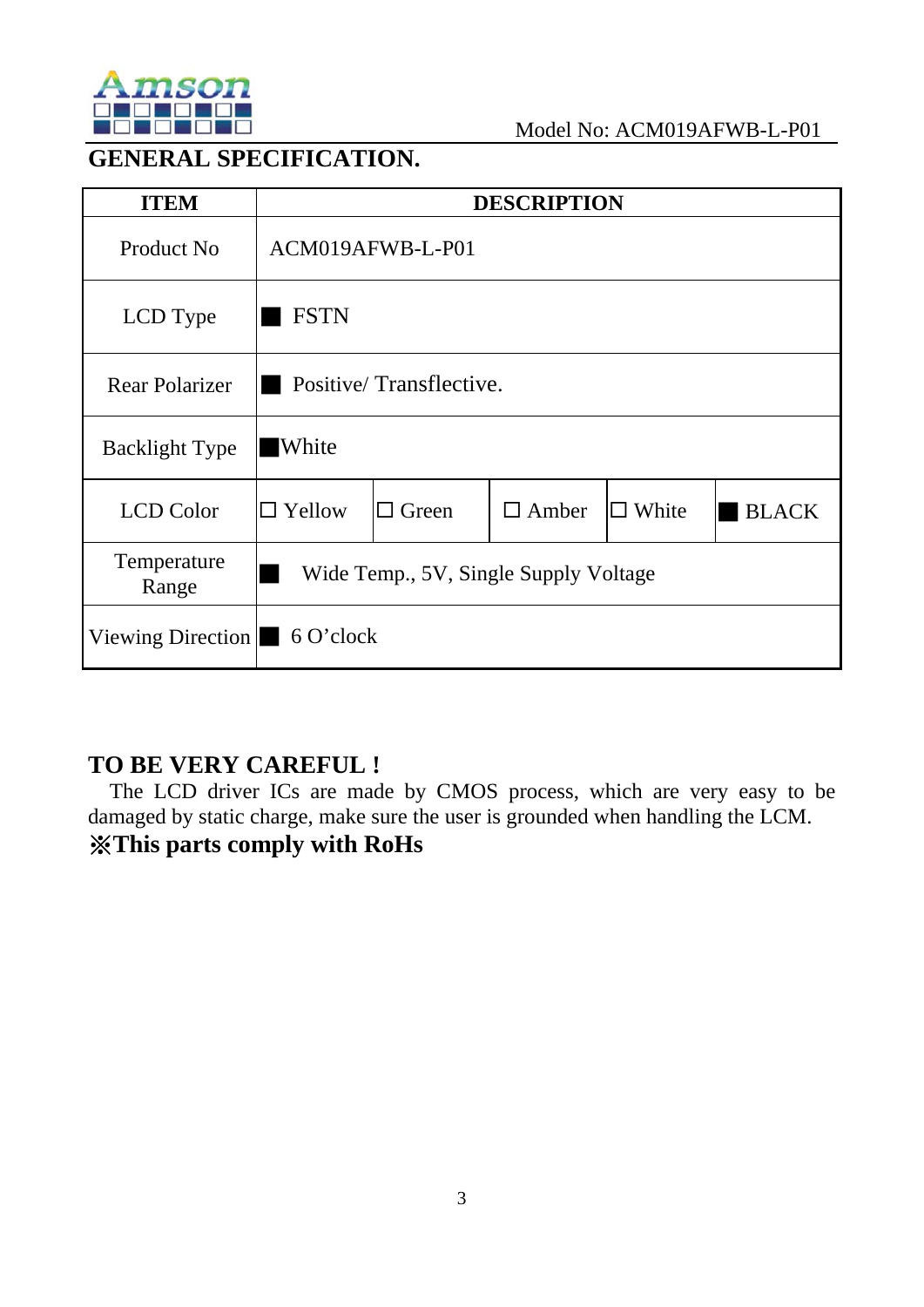

# **EXTERNAL DIMENSION**.

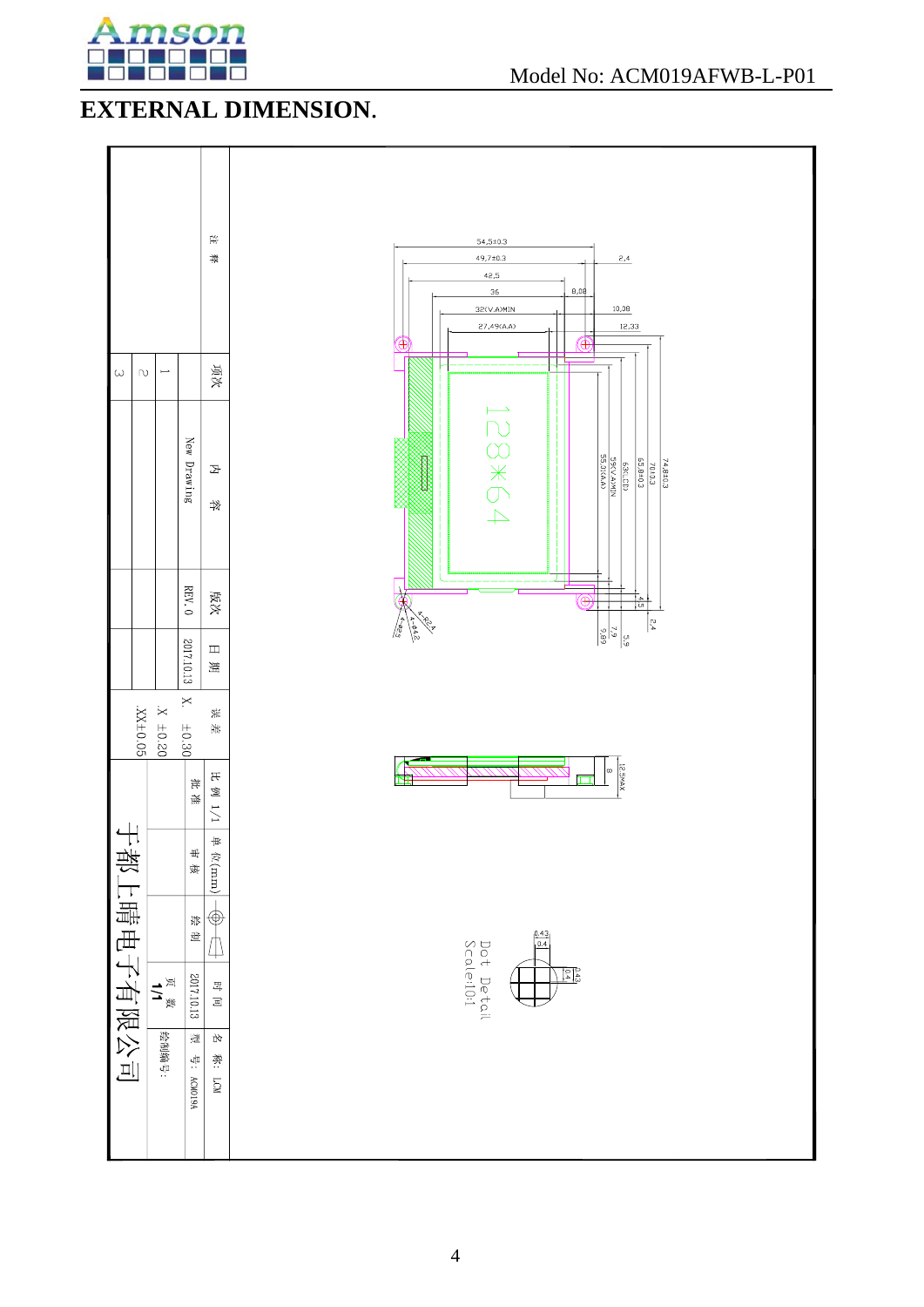

# **ABSOLUTE MAXIMUM RATING**

(1) Electrical Absolute Ratings。

| <b>Item</b>                | $\check{~}$<br><b>Symbol</b> | Min. | Max. | Unit              | <b>Note</b> |
|----------------------------|------------------------------|------|------|-------------------|-------------|
|                            |                              |      |      |                   |             |
| Power Supply for Logi2     | $V_{DD}$ - $V_{SS}$          | 4.5  | 5.5  | Volt              | 1,2         |
| <b>Backlight Luminance</b> | Lv                           | 35   |      | cd/m <sup>2</sup> |             |

Note 1: All the above voltages are on the basis of " $V_{SS}$ " = 0V".

Note 2: When this module is used beyond the above absolute maximum ratings, permanent breakage of the module may occur.

Note3: Test Point Distance:  $500 \text{mm} \pm 50$ .

## (2) Environmental Absolute Maximum Ratings.

|                                    | <b>Wide Temperature</b> |                 |                 |                 |  |  |
|------------------------------------|-------------------------|-----------------|-----------------|-----------------|--|--|
| <b>Item</b>                        |                         | Operating       | <b>Storage</b>  |                 |  |  |
|                                    | Min,                    | Max.            | Min,            | Max.            |  |  |
| Ambient<br>Temperature             | $-20^{\circ}$ C         | $+70^{\circ}$ C | $-30^{\circ}$ C | $+80^{\circ}$ C |  |  |
| Humidity<br>(without condensation) | Note $1,2$              |                 | Note $1,3$      |                 |  |  |

- Note 1 Background color changes slightly depending on ambient temperature. This phenomenon is reversible.
- Note 2 Ta $\leq$  70°C: 75%RH max.

Ta>70℃: absolute humidity must be lower than the humidity of 75%RH at 70℃.

Note 3 Ta at -20℃ will be <48hrs, at 80 ℃ will be <120hrs when humidity is higher than 70%.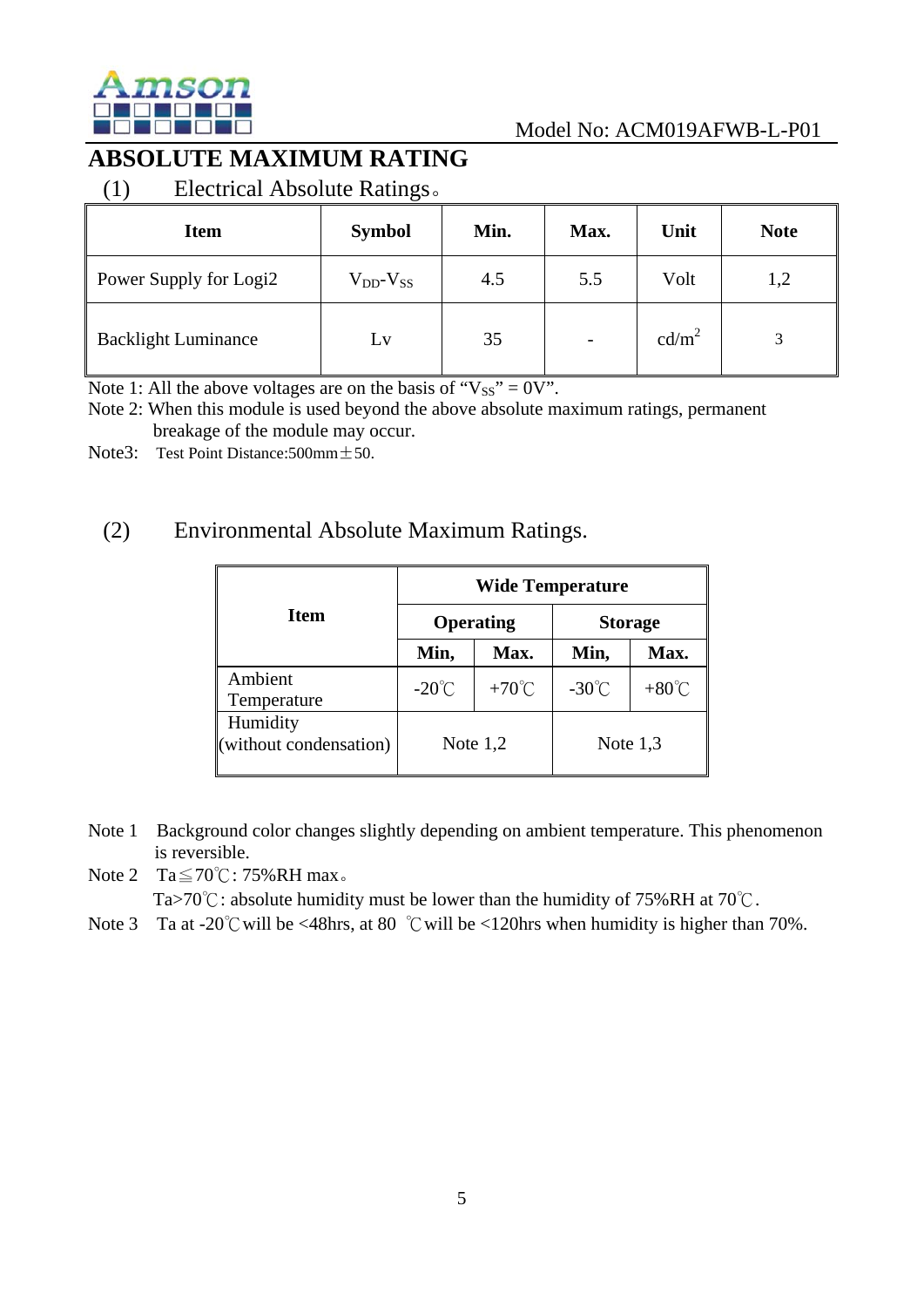

# **ELECTRICAL CHARACTERISTICS.**

| <b>Item</b>                               | <b>Symbol</b>       | <b>Condition</b>   | Min.               | Typ                      | Max.               | Unit | <b>Note</b> |
|-------------------------------------------|---------------------|--------------------|--------------------|--------------------------|--------------------|------|-------------|
| Power Supply<br>for Logic                 | $V_{DD}$ - $V_{SS}$ | $Ta = 25^{\circ}C$ | 4.5                | 5.0                      | 5.5                | Volt |             |
| Supply<br>Voltage for<br><b>LCD</b>       | $V_{DD} - V_5$      | $Ta = 25^{\circ}C$ | 8.7                | 9.0                      | 9.3                | Volt |             |
|                                           | $V_{IL}$            | L level            | $\overline{0}$     |                          | 0.2V <sub>DD</sub> | Volt |             |
| <b>Input Voltage</b>                      | V <sub>IH</sub>     | H level            | 0.8V <sub>DD</sub> |                          | $V_{DD}$           | Volt |             |
|                                           | $V_{OL}$            | L level            | $\boldsymbol{0}$   | $\overline{\phantom{a}}$ | $0.2$ $V_{DD}$     | Volt |             |
| Onput Voltage                             | $V_{OH}$            | H level            | 0.8V <sub>DD</sub> |                          | $V_{DD}$           | Volt |             |
| Power Supply<br>Current for<br><b>LCM</b> | $I_{DD}$            | $V_{DD=5.0V}$      | 90.0               | 94.0                     | 100.0              | mA   |             |

Note1. Duty Rato=1/65,Bias=1/9. Note2. Measured in Dots ON-State.

## **OPTICAL CHARACTERISTICS.**

| <b>Item</b>                    | <b>Symbol</b>         | <b>Condition</b>                         | Min.                   | <b>Typ</b>               | Max.                 | Unit           | note           |
|--------------------------------|-----------------------|------------------------------------------|------------------------|--------------------------|----------------------|----------------|----------------|
|                                | $\Phi f(12 o' clock)$ |                                          |                        | 30                       |                      |                |                |
| Viewing angle                  | $\Phi$ b(6 o'clock)   | Ta= $25^{\circ}$ C                       |                        | 62                       |                      |                |                |
| range                          | $\Phi$ l(9 o'clock)   |                                          |                        | 52                       |                      | Degree         | 1,2,5          |
|                                | $\Phi$ r(3 o'clock)   |                                          |                        | 52                       |                      |                |                |
| <b>Rise Time</b>               | <b>Tr</b>             |                                          |                        | 82                       | 250                  |                |                |
| <b>Fall Time</b>               | <b>Tf</b>             | $Ta=25^{\circ}$ C,<br>$\Phi = 0^\circ$ , |                        | 196                      | 250                  | mS             | $\overline{4}$ |
| Frame<br>frequency             | Frm                   | $heta = 0$ °                             |                        |                          |                      | Hz             |                |
| Contrast                       | Cr                    |                                          | $\overline{2}$         | 10.97                    | 10.97                | $\blacksquare$ | 3              |
| <b>Brightness</b>              | L                     |                                          | 35                     | $\overline{\phantom{0}}$ |                      | $cd/m^2$       |                |
| Peak<br>Emission<br>Wavelength | C.I.E (White)         |                                          | $X=0.285$<br>$Y=0.275$ | $X=0.31$<br>$Y=0.31$     | $X=0.33$<br>$Y=0.33$ |                |                |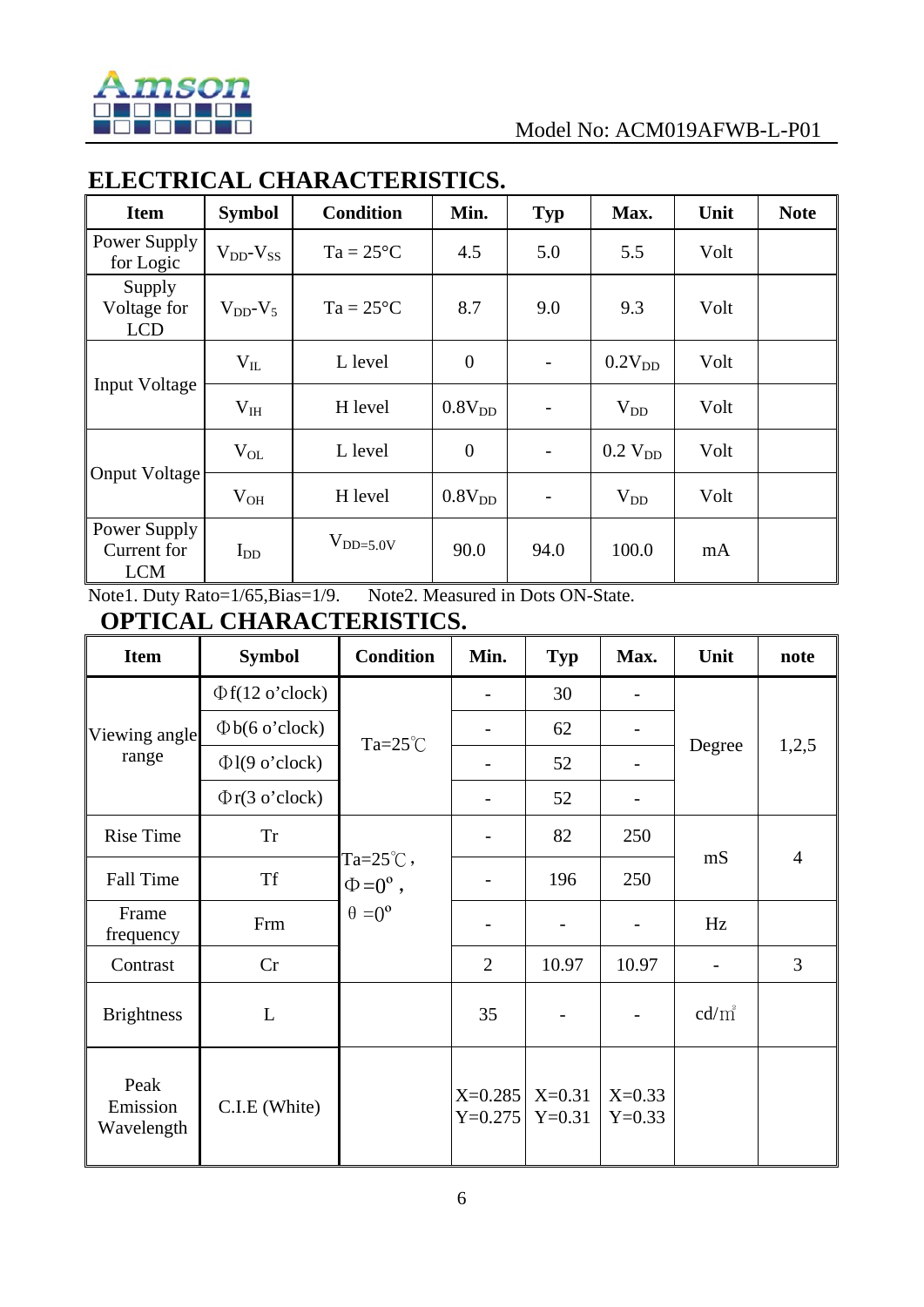



**Note 5 Definition of Viewing Direction.** 

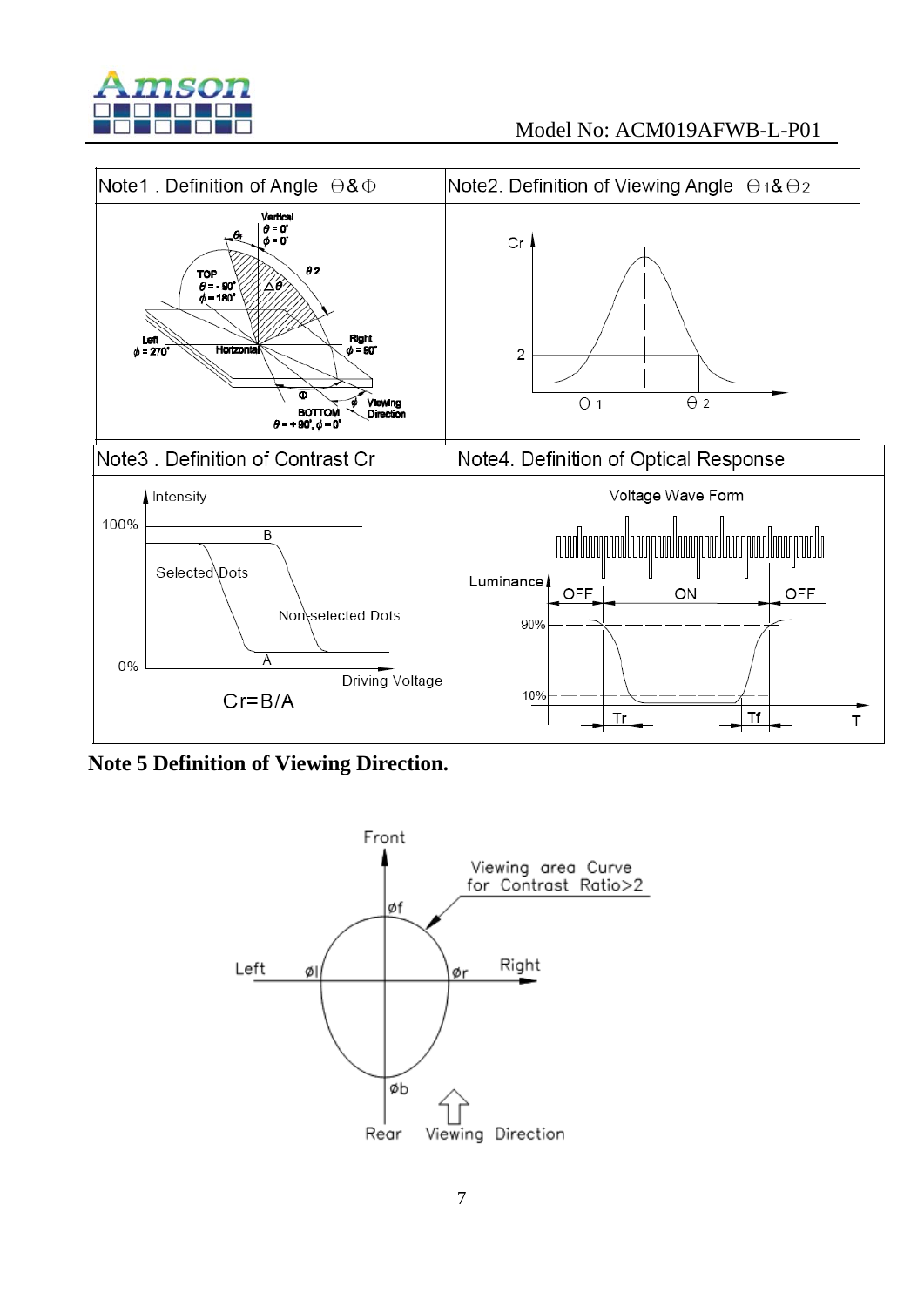

# **MECHANICAL SPECIFICATION**

| <b>ITEM</b>                 | <b>DESCRIPTION</b>              |
|-----------------------------|---------------------------------|
| Product No.                 | ACM019AFWB-L-P01                |
| Viewing Area                | 59.0(W)mm×32.0(H)mm             |
| <b>Module Size</b>          | 74.8(W) x54.5(H) x12.5 (D)      |
| Dot Size                    | $0.40(W)$ mm $\times$ 0.40(H)mm |
| Dot Pitch                   | $0.43(W)$ mm $\times$ 0.43(H)mm |
| Display Format              | $128$ (W) $\times$ 64 (H)       |
| <b>Controller Interface</b> | $- -$                           |
| <b>ROM Selection</b>        |                                 |
| Built-in                    | With DC/DC Converter            |
| Module Weight               | 32.0±10% $,(g)$                 |

# **INTERFACE PIN ASSIGNMENT(CN2)**

| Pin No. | <b>Pin Out</b> | <b>Level</b>   | <b>Description</b>          |
|---------|----------------|----------------|-----------------------------|
|         | <b>VSS</b>     | 0 <sup>V</sup> | Power Supply Ground         |
| 2       | $+5V$          | $+5V$          | <b>Power Supply Voltage</b> |
| 3       | <b>RXD</b>     | H/L            | Serial Receive Signal       |
| 4       | TXD            | H/L            | Serial Transmit Signal      |

# **FUNCTIONAL SPECIFICATION**

# **(1)UART CONFIGURATION:**

| <b>ITEM</b>         | <b>SETTING VALUE</b> |
|---------------------|----------------------|
| <b>BAUD RATE</b>    | 115200               |
| <b>DATA BIT</b>     |                      |
| <b>STOP BIT</b>     |                      |
| <b>PARITY BIT</b>   | <b>NONE</b>          |
| <b>FLOW CONTROL</b> | <b>NONE</b>          |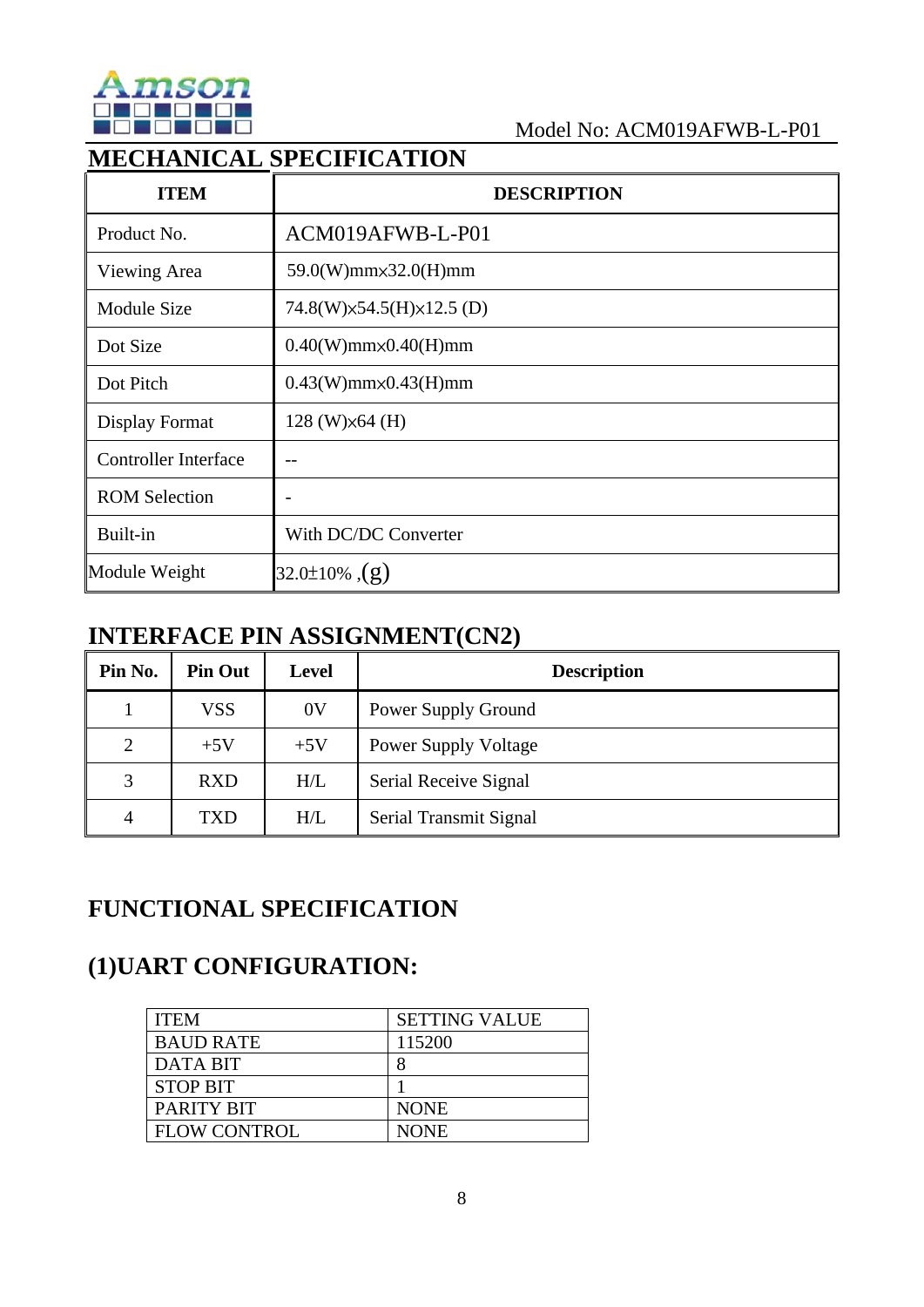

# **(2)COMMAND LIST:**

| Code | <b>Function</b>                                                                                                  | <b>Sequence of HEX command</b><br>mode through UART                                                                                                                                                                                     | <b>API for Arduino</b>                                                                                                                                                                                                                                            |
|------|------------------------------------------------------------------------------------------------------------------|-----------------------------------------------------------------------------------------------------------------------------------------------------------------------------------------------------------------------------------------|-------------------------------------------------------------------------------------------------------------------------------------------------------------------------------------------------------------------------------------------------------------------|
| N/A  | Sent a<br>image(192X64<br>bitmap) to LED<br>Display<br>(An array consist of<br>1024 bytes bitmap<br>information) | 1. A "for" loop to send 1024 bytes user<br>define display information<br>2. Wait until receive a module available<br>byte ('E') from LED Display<br>3. Wait 2ms                                                                         | for $(i = 0; i < 1024; i++)$<br>Serial.write(User_define_array[i]);<br>while (Serial.read() $!=E'$ ) {}<br>delay(2);                                                                                                                                              |
| 0x80 | Write a 5X7<br>Character                                                                                         | 1. Send 0x80<br>2. Send which line to put this character<br>3. Send which cloumn to put this<br>character<br>4. Send character's ASCII code<br>5. Wait until receive a module available<br>byte ('E') from LED Display<br>6. Wait 2ms   | void Write_5X7_Character( int line, int<br>column, int negative, char Char) {<br>Serial.write(0x80);<br>Serial.write(line);<br>Serial.write(column);<br>Serial.print(Char);<br>while (Serial.read() $!=E'$ ) {}<br>delay(2);                                      |
| 0x81 | Write a 8X8 String                                                                                               | 1. Send 0x81<br>2. Send which line to start the string<br>3. Send which cloumn to start the string<br>4. Send string<br>5. Wait until receive a module available<br>byte('E') from LED Display<br>6. Wait 2ms                           | void Write_5X7_String( int line, int column, int<br>negative, char * string) {<br>Serial.write(0x81);<br>Serial.write(line);<br>Serial.write(column);<br>Serial.print(string);<br>while (Serial.read() $!=$ 'E') {}<br>delay(2);                                  |
| 0x82 | Write a 8X16<br>Character                                                                                        | 1. Send 0x82<br>2. Send which line to put this character<br>3. Send which cloumn to put this<br>character<br>4. Send character's ASCII code<br>5. Wait until receive a module available<br>byte('E') from LED Display<br>6. Wait 2ms    | void Write_8X16_Character( int line, int<br>column, int negative, char Char) {<br>Serial.write(0x82);<br>Serial.write(line);<br>Serial.write(column);<br>Serial.print(Char);<br>while (Serial.read() $!=E'$ ) {}<br>delay(2);                                     |
| 0x83 | Write a 8X16 String                                                                                              | 1. Send 0x83<br>2. Send which line to stary the string<br>3. Send which cloumn to start the string<br>4. Send string<br>5. Wait until receive a module available<br>byte('E') from LED Display<br>6. Wait 2ms                           | void Write_8X16_String( int line, int column,<br>int negative, char * string) {<br>Serial.write(0x83);<br>Serial.write(line);<br>Serial.write(column);<br>Serial.print(string);<br>while (Serial.read() $!=$ 'E') {}<br>delay(2);                                 |
| 0x84 | Dsiplay a 8X8<br>pattern                                                                                         | 1. Send 0x84<br>2. Send the Up Left X coordinate of<br>pattern<br>3. Send the Up Left Y coordinate of<br>pattern<br>4. Send the ID of pattern<br>5. Wait until receive a module available<br>byte ('E') from LED Display<br>6. Wait 2ms | void Write 8X8 Pattern(int Up Left Xpos, int<br>Up_Left_Ypos, int negative, int Pattern_ID) {<br>Serial.write(0x84);<br>Serial.write(Up_Left_Xpos);<br>Serial.write(Up_Left_Ypos);<br>Serial.write(Pattern_ID);<br>while (Serial.read() $!=$ 'E') {}<br>delay(2); |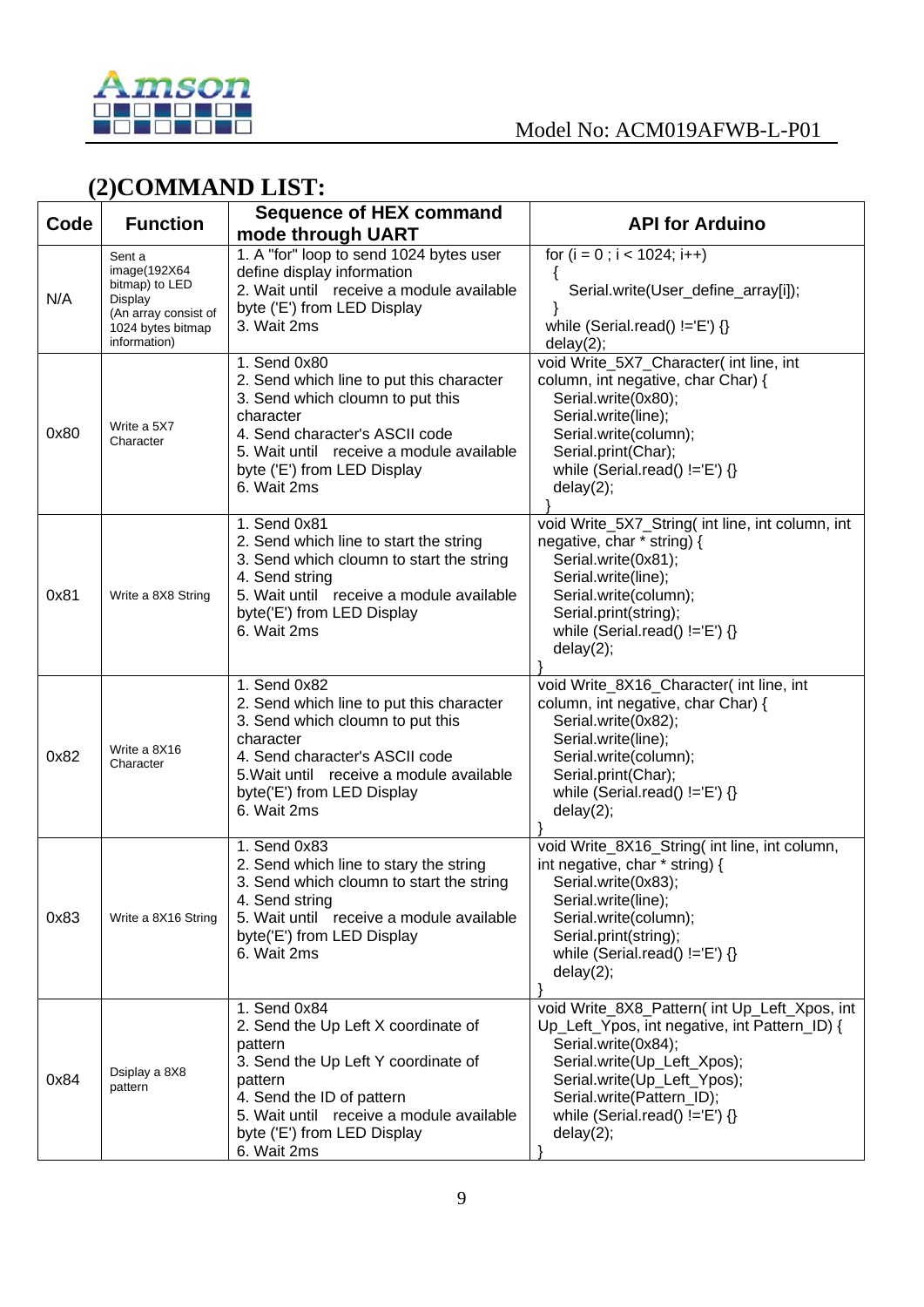

| 0x85 | Dsiplay a 8X16<br>pattern  | 1. Send 0x85<br>2. Send the Up Left X coordinate of<br>pattern<br>3. Send the Up Left Y coordinate of<br>pattern<br>4. Send the ID of pattern<br>5. Wait until receive a module available<br>byte ('E') from LED Display<br>6. Wait 2ms                                                                                                                                                     | void Write_8X16_Pattern( int Up_Left_Xpos,<br>int Up_Left_Ypos, int negative, int Pattern_ID)<br>Serial.write(0x85);<br>Serial.write(Up_Left_Xpos);<br>Serial.write(Up_Left_Ypos);<br>Serial.write(Pattern_ID);<br>while (Serial.read() $!=E$ ) {}<br>delay(2);                            |
|------|----------------------------|---------------------------------------------------------------------------------------------------------------------------------------------------------------------------------------------------------------------------------------------------------------------------------------------------------------------------------------------------------------------------------------------|--------------------------------------------------------------------------------------------------------------------------------------------------------------------------------------------------------------------------------------------------------------------------------------------|
| 0x86 | Dsiplay a 16X16<br>pattern | 1. Send 0x86<br>2. Send the Up Left X coordinate of<br>pattern<br>3. Send the Up Left Y coordinate of<br>pattern<br>4. Send the ID of pattern<br>5. Wait until receive a module available<br>byte ('E') from LED Display<br>6. Wait 2ms                                                                                                                                                     | void Write_16X16_Pattern( int Up_Left_Xpos,<br>int Up_Left_Ypos, int negative, int Pattern_ID)<br>Serial.write(0x86);<br>Serial.write(Up_Left_Xpos);<br>Serial.write(Up_Left_Ypos);<br>Serial.write(Pattern_ID);<br>while (Serial.read() $!=E$ ) {}<br>delay(2);                           |
| 0x87 | Dsiplay a 32X32<br>pattern | 1. Send 0x87<br>2. Send the Up Left X coordinate of<br>pattern<br>3. Send the Up Left Y coordinate of<br>pattern<br>4. Send the ID of pattern<br>5. Wait until receive a module available<br>byte ('E') from LED Display<br>6. Wait 2ms                                                                                                                                                     | void Write_32X32_Pattern( int Up_Left_Xpos,<br>int Up_Left_Ypos, int negative, int Pattern_ID)<br>Serial.write(0x87);<br>Serial.write(Up_Left_Xpos);<br>Serial.write(Up_Left_Ypos);<br>Serial.write(Pattern_ID);<br>while (Serial.read() $!=E$ ) {}<br>delay(2);                           |
| 0x90 | Draw a line                | 1. Send 0x90<br>2. Send the X coordinate of first point<br>3. Send the Y coordinate of<br>first point<br>4. Send the X coordinate of<br>second<br>point<br>5. Send the Y coordinate of second<br>point<br>6. Send 1 or 0 for display mode (1 for<br>positive, 0 for negative)<br>7. Wait until receive a module available<br>byte ('E') from LED Display<br>8. Wait 2ms                     | void Draw_Line( int X0_Pos, int Y0_Pos,<br>int<br>X1_Pos, int Y1_Pos, int negative) {<br>Serial.write(0x90);<br>Serial.write(X0_Pos);<br>Serial.write(Y0_Pos);<br>Serial.write(X1_Pos);<br>Serial.write(Y1_Pos);<br>Serial.write(0 or 1);<br>while (Serial.read() $!=E'$ ) {}<br>delay(2); |
| 0x91 | Draw a Rectangle           | 1. Send 0x91<br>2. Send the X coordinate of up left<br>corner<br>3. Send the Y coordinate of up left<br>corner<br>4. Send the X coordinate of bottom<br>right corner<br>5. Send the Y coordinate of bottom<br>right corner<br>6. Send 1 or 0 for display mode (1 for<br>positive, 0 for negative)<br>7. Wait until receive a module available<br>byte ('E') from LED Display<br>8. Wait 2ms | void Draw_Rectangle( int X0_Pos, int<br>Y0_Pos, int X1_Pos, int Y1_Pos, int<br>negative $)$ {<br>Serial.write(0x91);<br>Serial.write(X0_Pos);<br>Serial.write(Y0_Pos);<br>Serial.write(X1_Pos);<br>Serial.write(Y1_Pos);<br>Serial.write(0 or 1);<br>while (Serial.read() $!=$ 'E') {}     |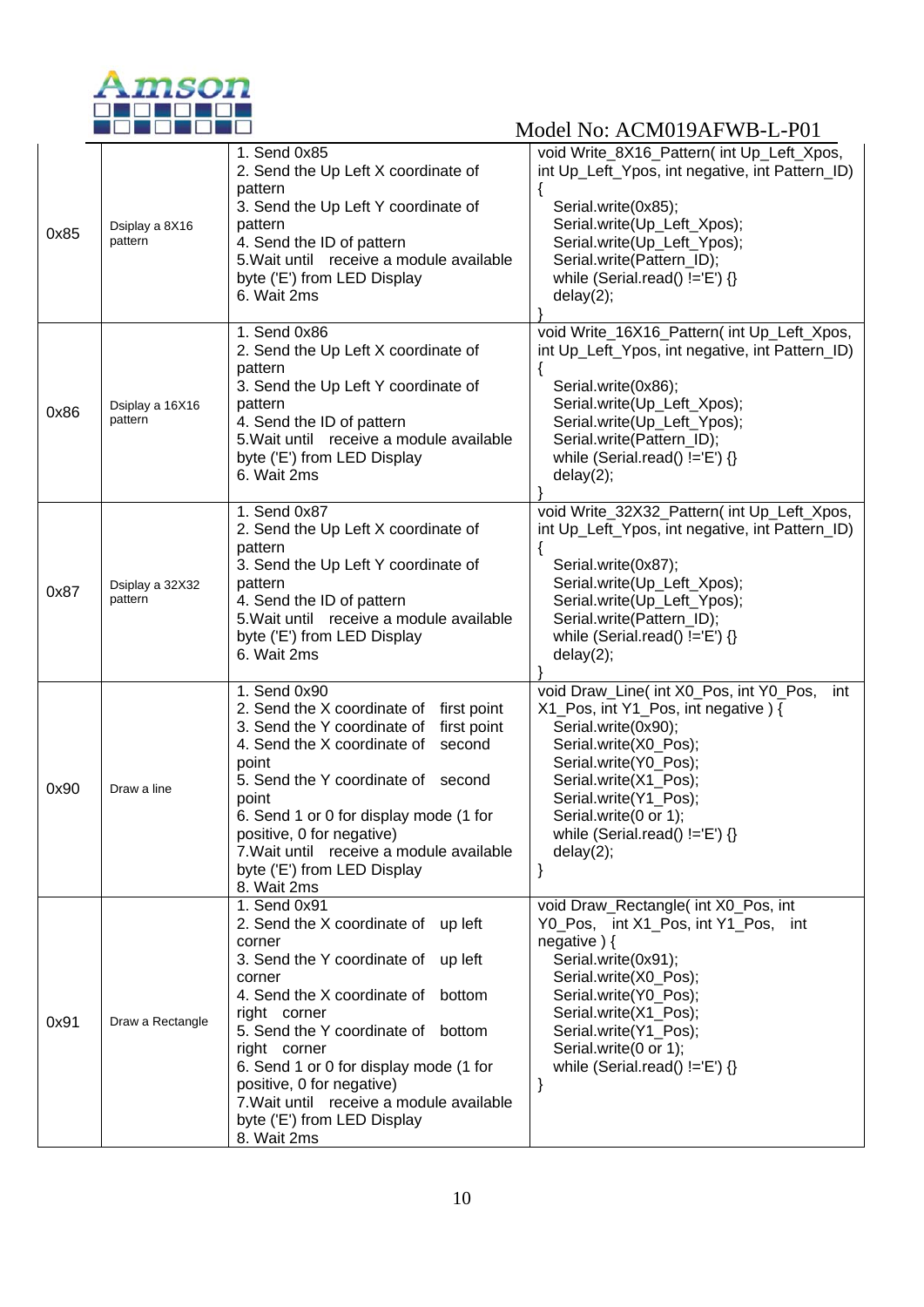

| 0x92 | Draw a filled<br>Rectangle    | 1. Send 0x92<br>2. Send the X coordinate of up left<br>corner<br>3. Send the Y coordinate of up left<br>corner<br>4. Send the X coordinate of bottom<br>right corner<br>5. Send the Y coordinate of bottom<br>right corner<br>6. Send 1 or 0 for display mode (1 for<br>positive, 0 for negative)<br>7. Wait until receive a module available<br>byte ('E') from LED Display<br>8. Wait 2ms | void Draw_Filled_Rectangle( int X0_Pos, int<br>Y0_Pos, int X1_Pos, int Y1_Pos, int<br>negative $)$ {<br>Serial.write(0x92);<br>Serial.write(X0_Pos);<br>Serial.write(Y0_Pos);<br>Serial.write(X1_Pos);<br>Serial.write(Y1_Pos);<br>Serial.write(0 or 1);<br>while (Serial.read() $!=E'$ ) {}<br>delay(2);<br>} |
|------|-------------------------------|---------------------------------------------------------------------------------------------------------------------------------------------------------------------------------------------------------------------------------------------------------------------------------------------------------------------------------------------------------------------------------------------|----------------------------------------------------------------------------------------------------------------------------------------------------------------------------------------------------------------------------------------------------------------------------------------------------------------|
| 0x93 | Draw a Square                 | 1. Send 0x93<br>2. Send the X coordinate of up left<br>corner<br>3. Send the Y coordinate of up left<br>corner<br>4.<br>Send the width of this square<br>5. Send 1 or 0 for display mode (1 for<br>positive, 0 for negative) 6. Wait until<br>receive a module available byte ('E') from<br>LED Display7. Wait 2ms                                                                          | void Draw_Square( int X0_Pos, int Y0_Pos,<br>int width, int negative $($ Serial write $(0x93)$ ;<br>Serial.write(X0_Pos); Serial.write(Y0_Pos);<br>Serial.write(width); Serial.write(0 or 1);<br>while (Serial.read() $!=$ $E'$ ) {} delay(2); }                                                               |
| 0x94 | Draw a Circle                 | 1. Send 0x94<br>2. Send the X coordinate of the center<br>3. Send the Y coordinate of the center<br>4. Send the radius of this circle<br>5. Send 1 or 0 for display mode (1 for<br>positive, 0 for negative)<br>6. Wait until receive a module available<br>byte ('E') from LED Display<br>7. Wait 2ms                                                                                      | void Draw_Circle( int X0_Pos, int Y0_Pos,<br>int radius, int negative $)$ {<br>Serial.write(0x94);<br>Serial.write(X0_Pos);<br>Serial.write(Y0_Pos);<br>Serial.write(radius);<br>Serial.write(0 or 1);<br>while (Serial.read() $!=E'$ ) {}<br>delay(2);                                                        |
| 0x95 | Draw a filled Circle          | 1. Send 0x95<br>2. Send the X coordinate of the center<br>3. Send the Y coordinate of the center<br>4. Send the radius of this circle<br>5. Send 1 or 0 for display mode (1 for<br>positive, 0 for negative)<br>6. Wait until receive a module available<br>byte ('E') from LED Display<br>7. Wait 2ms                                                                                      | void Draw_Filled_Circle( int X0_Pos, int<br>Y0_Pos, int radius, int negative) {<br>Serial.write(0x95);<br>Serial.write(X0_Pos);<br>Serial.write(Y0_Pos);<br>Serial.write(radius);<br>Serial.write(0 or 1);<br>while (Serial.read() $!=E'$ ) {}<br>delay(2);                                                    |
| 0x96 | Draw a tip upward<br>Triangle | 1. Send 0x96<br>2. Send the X coordinate of the tip<br>3. Send the Y coordinate of the tip<br>4. Send the height of the tip to the<br>bottom<br>5. Send 1 or 0 for display mode (1 for<br>positive, 0 for negative)<br>6. Wait until receive a module available<br>byte ('E') from LED Display<br>7. Wait 2ms                                                                               | void Draw_Triangle_Up_Ward(int X0_Pos, int<br>Y0_Pos, int height, int negative) {<br>Serial.write(0x96);<br>Serial.write(X0_Pos);<br>Serial.write(Y0_Pos);<br>Serial.write(height);<br>Serial.write(0 or 1);<br>while (Serial.read() $!=$ 'E') {}                                                              |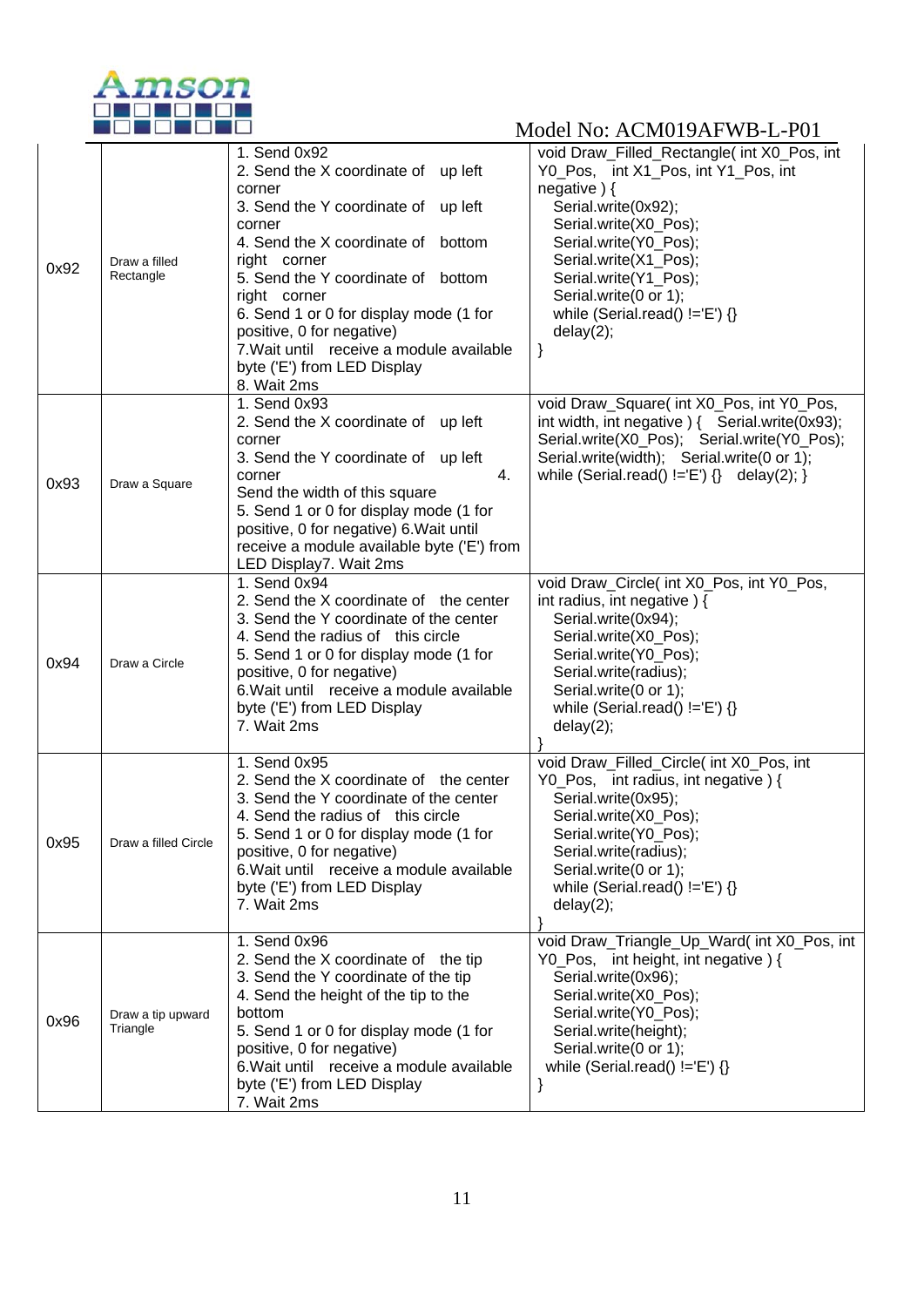

| 0x97 | Draw a filled tip<br>upward Triangle   | 1. Send 0x97<br>2. Send the X coordinate of the tip<br>3. Send the Y coordinate of the tip<br>4. Send the height of the tip to the<br>bottom<br>5. Send 1 or 0 for display mode (1 for<br>positive, 0 for negative)<br>6. Wait until receive a module available<br>byte ('E') from LED Display<br>7. Wait 2ms | void Draw_Filled_Triangle_Up_Ward( int<br>X0_Pos, int Y0_Pos, int height, int<br>negative $\}$ {<br>Serial.write(0x97);<br>Serial.write(X0 Pos);<br>Serial.write(Y0_Pos);<br>Serial.write(height);<br>Serial.write(0 or 1);<br>while (Serial.read() $!=E'$ ) {}<br>delay(2);    |
|------|----------------------------------------|---------------------------------------------------------------------------------------------------------------------------------------------------------------------------------------------------------------------------------------------------------------------------------------------------------------|---------------------------------------------------------------------------------------------------------------------------------------------------------------------------------------------------------------------------------------------------------------------------------|
| 0x98 | Draw a tip<br>downward Triangle        | 1. Send 0x98<br>2. Send the X coordinate of the tip<br>3. Send the Y coordinate of the tip<br>4. Send the height of the tip to the top<br>5. Send 1 or 0 for display mode (1 for<br>positive, 0 for negative)<br>6. Wait until receive a module available<br>byte ('E') from LED Display<br>7. Wait 2ms       | void Draw_Triangle_Down_Ward( int X0_Pos,<br>int Y0_Pos, int height, int negative) {<br>Serial.write(0x98);<br>Serial.write(X0_Pos);<br>Serial.write(Y0_Pos);<br>Serial.write(height);<br>Serial.write(0 or 1);<br>while (Serial.read() $!=E$ ) {}<br>delay(2);                 |
| 0x99 | Draw a filled tip<br>downward Triangle | 1. Send 0x99<br>2. Send the X coordinate of the tip<br>3. Send the Y coordinate of the tip<br>4. Send the height of the tip to the top<br>5. Send 1 or 0 for display mode (1 for<br>positive, 0 for negative)<br>6. Wait until receive a module available<br>byte ('E') from LED Display<br>7. Wait 2ms       | void Draw__Filled_Triangle_Down_Ward( int<br>X0_Pos, int Y0_Pos, int height, int<br>negative $\}$ {<br>Serial.write(0x99);<br>Serial.write(X0_Pos);<br>Serial.write(Y0_Pos);<br>Serial.write(height);<br>Serial.write(0 or 1);<br>while (Serial.read() $!=E'$ ) {}<br>delay(2); |
| 0x9a | Draw a tip leftward<br>Triangle        | 1. Send 0x9a<br>2. Send the X coordinate of the tip<br>3. Send the Y coordinate of the tip<br>4. Send the width of the tip to the right<br>5. Send 1 or 0 for display mode (1 for<br>positive, 0 for negative)<br>6. Wait until receive a module available<br>byte ('E') from LED Display<br>7. Wait 2ms      | void Draw_Triangle_Left_Ward(int X0_Pos,<br>int Y0_Pos, int width, int negative $\}$ {<br>Serial.write(0x9a);<br>Serial.write(X0_Pos);<br>Serial.write(Y0_Pos);<br>Serial.write(width);<br>Serial.write(0 or 1);<br>while (Serial.read() !='E') {}<br>delay(2);                 |
| 0x9b | Draw a filled tip<br>leftward Triangle | 1. Send 0x9b<br>2. Send the X coordinate of the tip<br>3. Send the Y coordinate of the tip<br>4. Send the width of the tip to the right<br>5. Send 1 or 0 for display mode (1 for<br>positive, 0 for negative)<br>6. Wait until receive a module available<br>byte ('E') from LED Display<br>7. Wait 2ms      | void Draw_Filled_Triangle_Left_Ward( int<br>X0 Pos, int Y0 Pos, int width, int negative)<br>Serial.write(0x9b);<br>Serial.write(X0_Pos);<br>Serial.write(Y0_Pos);<br>Serial.write(width);<br>Serial.write(0 or 1);<br>while (Serial.read() $!=E'$ ) {}<br>delay(2);             |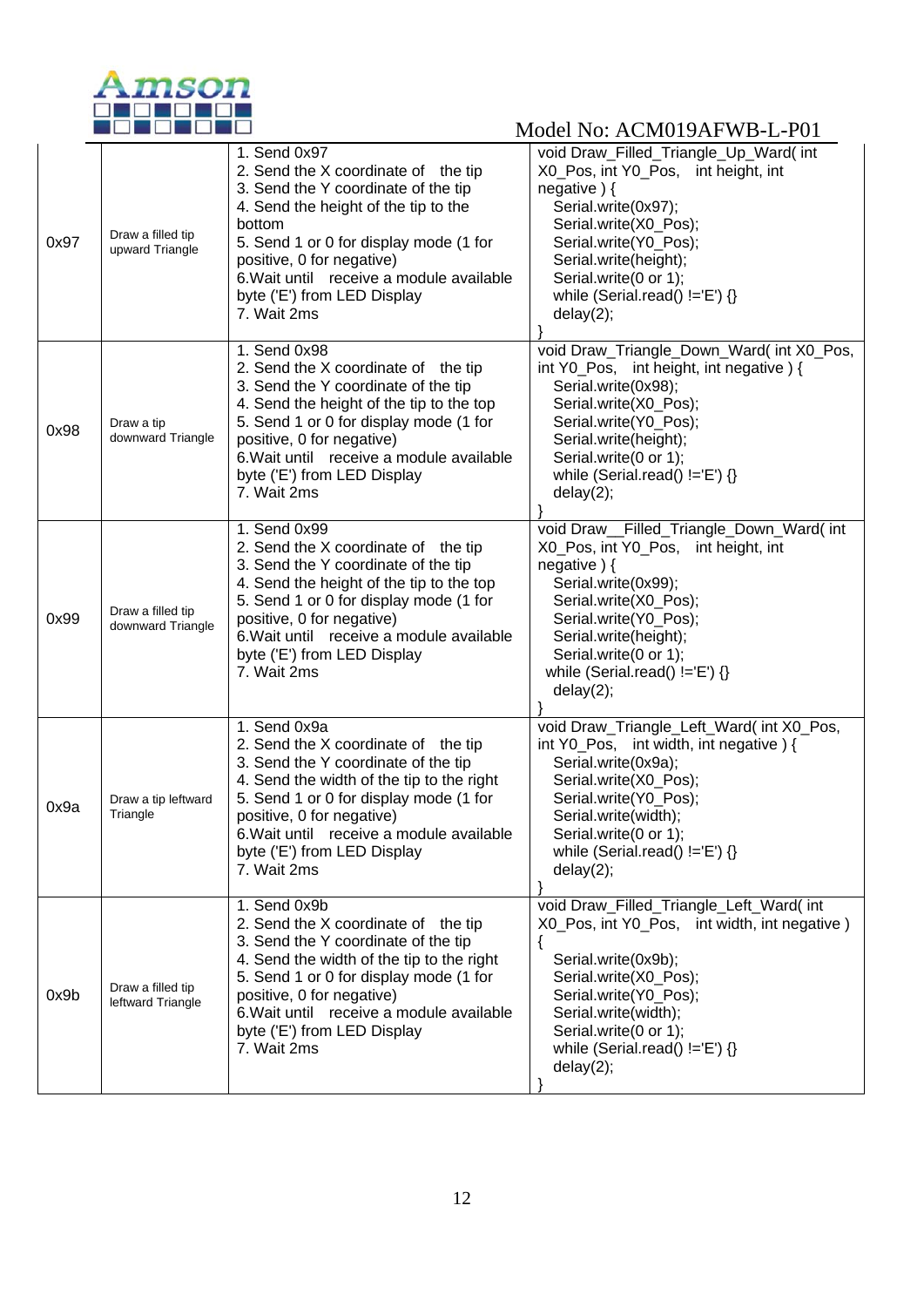

| 0x9c | Draw a tip<br>rightward Triangle                       | 1. Send 0x9c<br>2. Send the X coordinate of the tip<br>3. Send the Y coordinate of the tip<br>4. Send the width of the tip to the left<br>5. Send 1 or 0 for display mode (1 for<br>positive, 0 for negative)<br>6. Wait until receive a module available<br>byte ('E') from LED Display<br>7. Wait 2ms | void Draw_Triangle_Right_Ward(int X0_Pos,<br>int Y0_Pos, int width, int negative) {<br>Serial.write(0x9c);<br>Serial.write(X0_Pos);<br>Serial.write(Y0_Pos);<br>Serial.write(width);<br>Serial.write(0 or 1);<br>while (Serial.read() $!=$ 'E') {}<br>delay(2);      |
|------|--------------------------------------------------------|---------------------------------------------------------------------------------------------------------------------------------------------------------------------------------------------------------------------------------------------------------------------------------------------------------|----------------------------------------------------------------------------------------------------------------------------------------------------------------------------------------------------------------------------------------------------------------------|
| 0x9d | Draw a filled tip<br>rightward Triangle                | 1. Send 0x9d<br>2. Send the X coordinate of the tip<br>3. Send the Y coordinate of the tip<br>4. Send the width of the tip to the left<br>5. Send 1 or 0 for display mode (1 for<br>positive, 0 for negative)<br>6. Wait until receive a module available<br>byte ('E') from LED Display<br>7. Wait 2ms | void Draw_Filled_Triangle_Right_Ward(int<br>X0_Pos, int Y0_Pos, int width, int negative)<br>Serial.write(0x9d);<br>Serial.write(X0_Pos);<br>Serial.write(Y0_Pos);<br>Serial.write(width);<br>Serial.write(0 or 1);<br>while (Serial.read() $!=$ 'E') {}<br>delay(2); |
| 0x9e | Set a pixel for<br>positive display<br>(show pixel)    | 1. Send 0x9e<br>2. Send the X coordinate of the pixel<br>3. Send the Y coordinate of the pixel<br>4. Wait until receive a module available<br>byte ('E') from LED Display<br>5. Wait 2ms                                                                                                                | void Set_Pixel( int X0_Pos, int Y0_Pos) {<br>Serial.write(0x9e);<br>Serial.write(X0_Pos);<br>Serial.write(Y0_Pos);<br>while (Serial.read() $!=$ 'E') {}<br>delay(2);                                                                                                 |
| 0x9f | Set a pixel for<br>negative display<br>(clear pixel)   | 1. Send 0x9f<br>2. Send the X coordinate of the pixel<br>3. Send the Y coordinate of the pixel<br>4. Wait until receive a module available<br>byte ('E') from LED Display<br>5. Wait 2ms                                                                                                                | void Clear_Pixel( int X0_Pos, int Y0_Pos) {<br>Serial.write(0x9f);<br>Serial.write(X0_Pos);<br>Serial.write(Y0_Pos);<br>while (Serial.read() $!=$ 'E') {}<br>delay(2);                                                                                               |
| 0xa0 | Display image row<br>by row Up Ward                    | 1. Send 0xa0<br>2. Send the speed (typical time is 20ms)<br>3. Wait until receive a module available<br>byte ('E') from LED Display<br>4. Wait 2ms                                                                                                                                                      | void Display_Row_By_Row_Up_Ward( int<br>Speed) {<br>Serial.write(0xa0);<br>Serial.write(speed);<br>while (Serial.read() !='E') {}<br>delay(2);                                                                                                                       |
| 0xa1 | Display image row<br>by row Down Ward                  | 1. Send 0xa1<br>2. Send the speed (typical time is 20ms)<br>3. Wait until receive a module available<br>byte ('E') from LED Display4. Wait 2ms                                                                                                                                                          | void Display_Row_By_Row_Down_Ward(int<br>speed) { Serial.write(0xa1);<br>Serial.write(speed);<br>while<br>(Serial.read() $!=$ 'E') $\{\}$<br>delay $(2)$ ; }                                                                                                         |
| 0xa2 | Display image<br>column by column<br>Left Ward         | 1. Send 0xa2<br>2. Send the speed (typical time is 20ms)<br>3. Wait until receive a module available<br>byte ('E') from LED Display<br>4. Wait 2ms                                                                                                                                                      | void<br>Display_Column_By_Column_Left_Ward(int<br>speed) $\{$<br>Serial.write(0xa2);<br>Serial.write(Speed);<br>while (Serial.read() $!=$ 'E') {}<br>delay(2);                                                                                                       |
| 0xa3 | Display image<br>column by column<br><b>Right Ward</b> | 1. Send 0xa3<br>2. Send the speed (typical time is 20ms)<br>3. Wait until receive a module available<br>byte ('E') from LED Display                                                                                                                                                                     | void<br>Display_Column_By_Column_Right_Ward(int<br>Speed) {<br>Serial.write(0xa3);                                                                                                                                                                                   |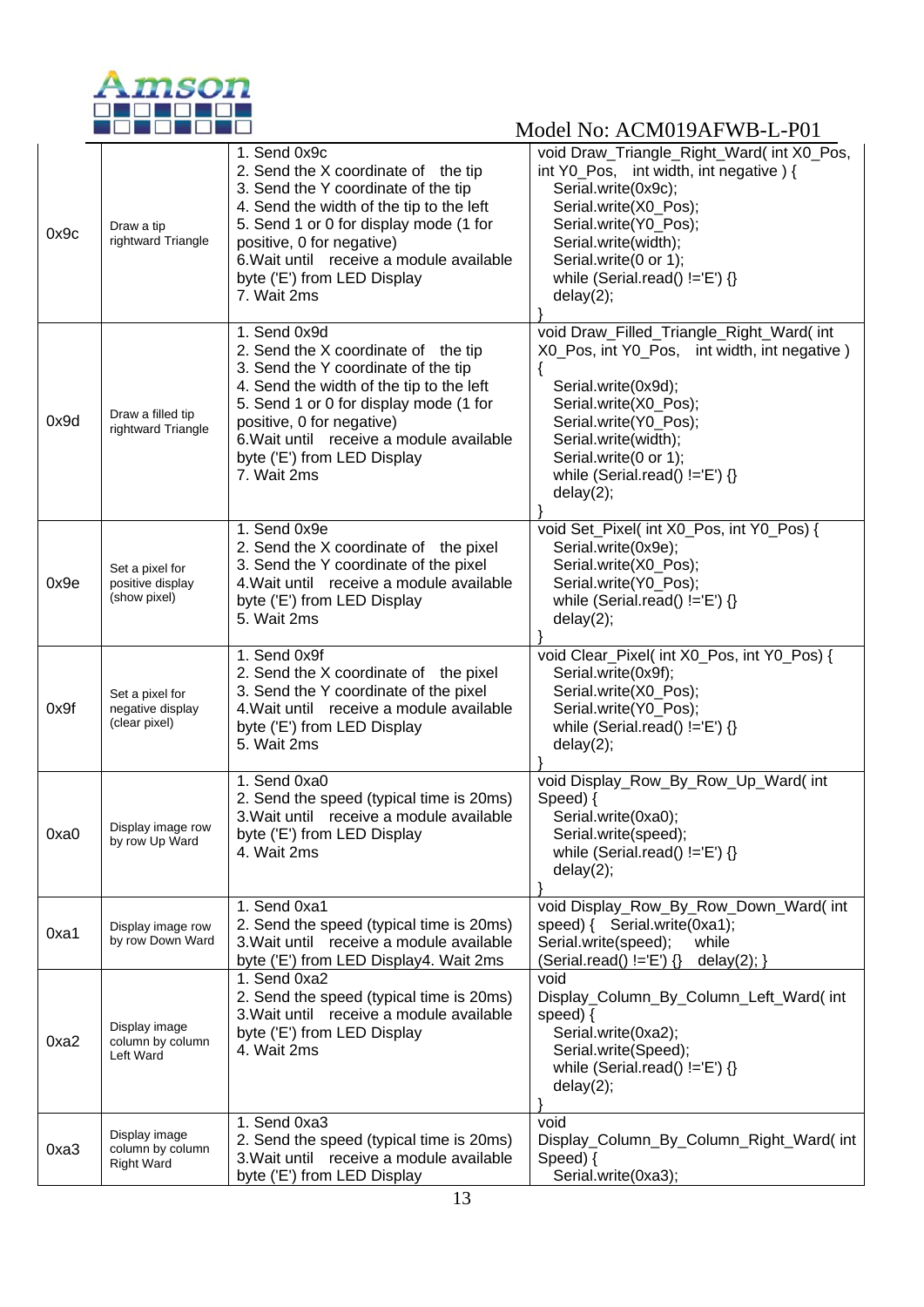

|      |                                                      | 4. Wait 2ms                                                                                                                                        | Serial.write(Speed);<br>while (Serial.read() $!=$ 'E') {}<br>delay(2);                                                                                     |
|------|------------------------------------------------------|----------------------------------------------------------------------------------------------------------------------------------------------------|------------------------------------------------------------------------------------------------------------------------------------------------------------|
| 0xa4 | Erase image row by<br>row Up Ward                    | 1. Send 0xa4<br>2. Send the speed (typical time is 20ms)<br>3. Wait until receive a module available<br>byte ('E') from LED Display<br>4. Wait 2ms | void Erase_Row_By_Row_Up_Ward( int<br>Speed) {<br>Serial.write(0xa4);<br>Serial.write(Speed);<br>while (Serial.read() $!=$ 'E') {}<br>delay(2);            |
| 0xa5 | Erase image row by<br>row Down Ward                  | 1. Send 0xa5<br>2. Send the speed (typical time is 20ms)<br>3. Wait until receive a module available<br>byte ('E') from LED Display<br>4. Wait 2ms | void Erase_Row_By_Row_Down_Ward( int<br>Speed) {<br>Serial.write(0xa5);<br>Serial.write(Speed);<br>while (Serial.read() $!=$ 'E') {}<br>delay(2);          |
| 0xa6 | Erase image<br>column by column<br>Left Ward         | 1. Send 0xa6<br>2. Send the speed (typical time is 20ms)<br>3. Wait until receive a module available<br>byte ('E') from LED Display<br>4. Wait 2ms | void<br>Erase_Column_By_Column_Left_Ward(int<br>Speed) {<br>Serial.write(0xa6);<br>Serial.write(Speed);<br>while (Serial.read() $!=$ 'E') {}<br>delay(2);  |
| 0xa7 | Erase image<br>column by column<br><b>Right Ward</b> | 1. Send 0xa7<br>2. Send the speed (typical time is 20ms)<br>3. Wait until receive a module available<br>byte ('E') from LED Display<br>4. Wait 2ms | void<br>Erase_Column_By_Column_Right_Ward(int<br>Speed) {<br>Serial.write(0xa7);<br>Serial.write(Speed);<br>while (Serial.read() $!=$ 'E') {}<br>delay(2); |
| 0xa8 | Display image<br>Inside Out                          | 1. Send 0xa8<br>2. Send the speed (typical time is 20ms)<br>3. Wait until receive a module available<br>byte ('E') from LED Display<br>4. Wait 2ms | void Display_Inside_Out( int Speed) {<br>Serial.write(0xa8);<br>Serial.write(Speed);<br>while (Serial.read() $!=$ 'E') {}<br>delay(2);                     |
| 0xa9 | Display image<br>Outside In                          | 1. Send 0xa9<br>2. Send the speed (typical time is 20ms)<br>3. Wait until receive a module available<br>byte ('E') from LED Display<br>4. Wait 2ms | void Display_Outside_In( int Speed) {<br>Serial.write(0xa9);<br>Serial.write(Speed);<br>while (Serial.read() $!=E'$ ) {}<br>delay(2);                      |
| 0xaa | Erase image Inside<br>Out                            | 1. Send 0xaa<br>2. Send the speed (typical time is 20ms)<br>3. Wait until receive a module available<br>byte ('E') from LED Display<br>4. Wait 2ms | void Erase_Inside_Out( int Speed) {<br>Serial.write(0xaa);<br>Serial.write(Speed);<br>while (Serial.read() $!=E'$ ) {}<br>delay(2);                        |
| 0xab | Erase image<br>Outside In                            | 1. Send 0xab<br>2. Send the speed (typical time is 20ms)<br>3. Wait until receive a module available<br>byte ('E') from LED Display<br>4. Wait 2ms | void Erase_Outside_In( int Speed) {<br>Serial.write(0xab);<br>Serial.write(Speed);<br>while (Serial.read() $!=$ 'E') {}                                    |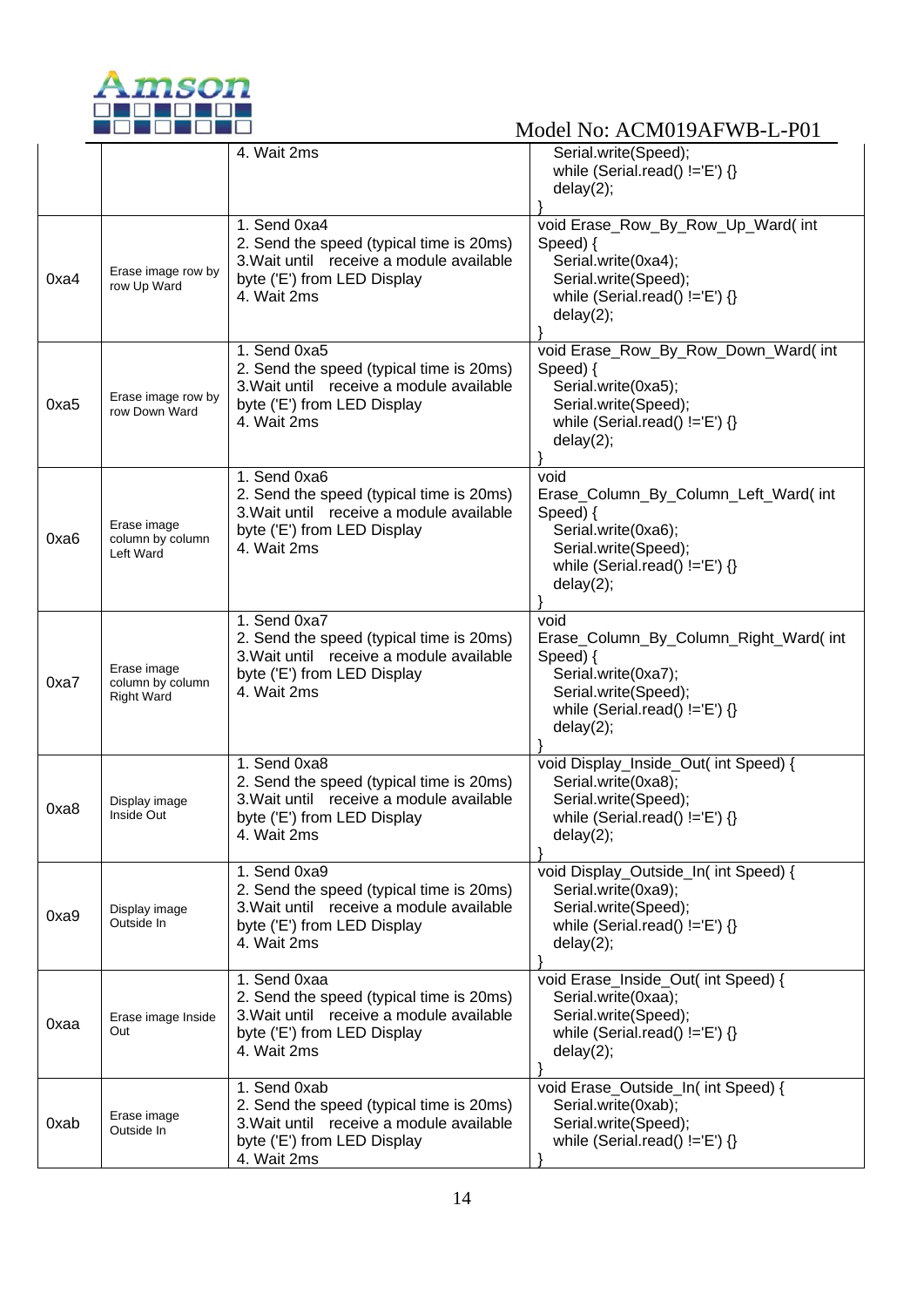

| 0xd0 | Clear display                          | 1. Send 0xd0<br>2. Wait until receive a module available<br>byte ('E') from LED Display<br>3. Wait 2ms                                                                                                                                                                                                                                                                            | void Clear_Display_Momery(void) {<br>Serial.write(0xd0);<br>while (Serial.read() $!=E'$ ) {}<br>delay(2);                                                                                                                                                                                                                     |  |
|------|----------------------------------------|-----------------------------------------------------------------------------------------------------------------------------------------------------------------------------------------------------------------------------------------------------------------------------------------------------------------------------------------------------------------------------------|-------------------------------------------------------------------------------------------------------------------------------------------------------------------------------------------------------------------------------------------------------------------------------------------------------------------------------|--|
| 0xd1 | Show the data in<br>the display memory | 1. Send 0xd1<br>2. Wait until receive a module available<br>byte ('E') from LED Display<br>3. Wait 2ms                                                                                                                                                                                                                                                                            | void Show_Display_Momery(void) {<br>Serial.write(0xd1);<br>while (Serial.read() $!=E'$ ) {}                                                                                                                                                                                                                                   |  |
| 0xd2 | Scroll the whole<br>display upward     | 1. Send 0xd2<br>2. Send the shift time (typical time is<br>70ms)<br>3. Wait until receive a module available<br>byte ('E') from LED Display<br>4. Wait 2ms                                                                                                                                                                                                                        | void Scroll_Whole_Display_Memory_Up( int<br>shift time) {<br>Serial.write(0xd2);<br>Serial.write(shift time);<br>while (Serial.read() $!=E'$ ) {}<br>delay(2);                                                                                                                                                                |  |
| 0xd3 | Scroll the whole<br>display downward   | 1. Send 0xd3<br>2. Send the shift time (typical time is<br>70ms)<br>3. Wait until receive a module available<br>byte ('E') from LED Display<br>4. Wait 2ms                                                                                                                                                                                                                        | void<br>Scroll_Whole_Display_Memory_Down(int<br>shift time) {<br>Serial.write(0xd3);<br>Serial.write(shift time);<br>while (Serial.read() $!=$ 'E') {}<br>delay(2);                                                                                                                                                           |  |
| 0xd4 | Scroll the whole<br>display leftward   | 1. Send 0xd4<br>2. Send the shift time (typical time is<br>70ms)<br>3. Wait until receive a module available<br>byte ('E') from LED Display<br>4. Wait 2ms                                                                                                                                                                                                                        | void Scroll_Whole_Display_Memory_Left( int<br>shift time) {<br>Serial.write(0xd4);<br>Serial.write(shift time);<br>while (Serial.read() $!=E$ ) {}<br>delay(2);                                                                                                                                                               |  |
| 0xd5 | Scroll the whole<br>display rightward  | 1. Send 0xd5<br>2. Send the shift time (typical time is<br>70ms)<br>3. Wait until receive a module available<br>byte ('E') from LED Display<br>4. Wait 2ms                                                                                                                                                                                                                        | void<br>Scroll_Whole_Display_Memory_Right(int<br>shift time) {<br>Serial.write(0xd5);<br>Serial.write(shift time);<br>while (Serial.read() $!=E'$ ) {}<br>delay(2);                                                                                                                                                           |  |
| 0xd6 | Scroll the section<br>display upward   | 1. Send 0xd6<br>2. Send the X coordinate of<br>up left<br>corner<br>3. Send the Y coordinate of<br>up left<br>corner<br>4. Send the X coordinate of<br>bottom<br>right corner<br>5. Send the Y coordinate of bottom<br>right corner<br>6. Send the shift time (typical time is<br>20ms)<br>7. Wait until receive a module available<br>byte ('E') from LED Display<br>8. Wait 2ms | void Scroll_Section_Display_Memory_Up( int<br>X0_Pos, int Y0_Pos, int X1_Pos, int<br>Y1_Pos, int shift time) {<br>Serial.write(0xd6);<br>Serial.write(X0_Pos);<br>Serial.write(Y0_Pos);<br>Serial.write(X1 Pos);<br>Serial.write(Y1_Pos);<br>Serial.write(shift time);<br>while (Serial.read() $!=E'$ ) {};<br>delay(2);<br>} |  |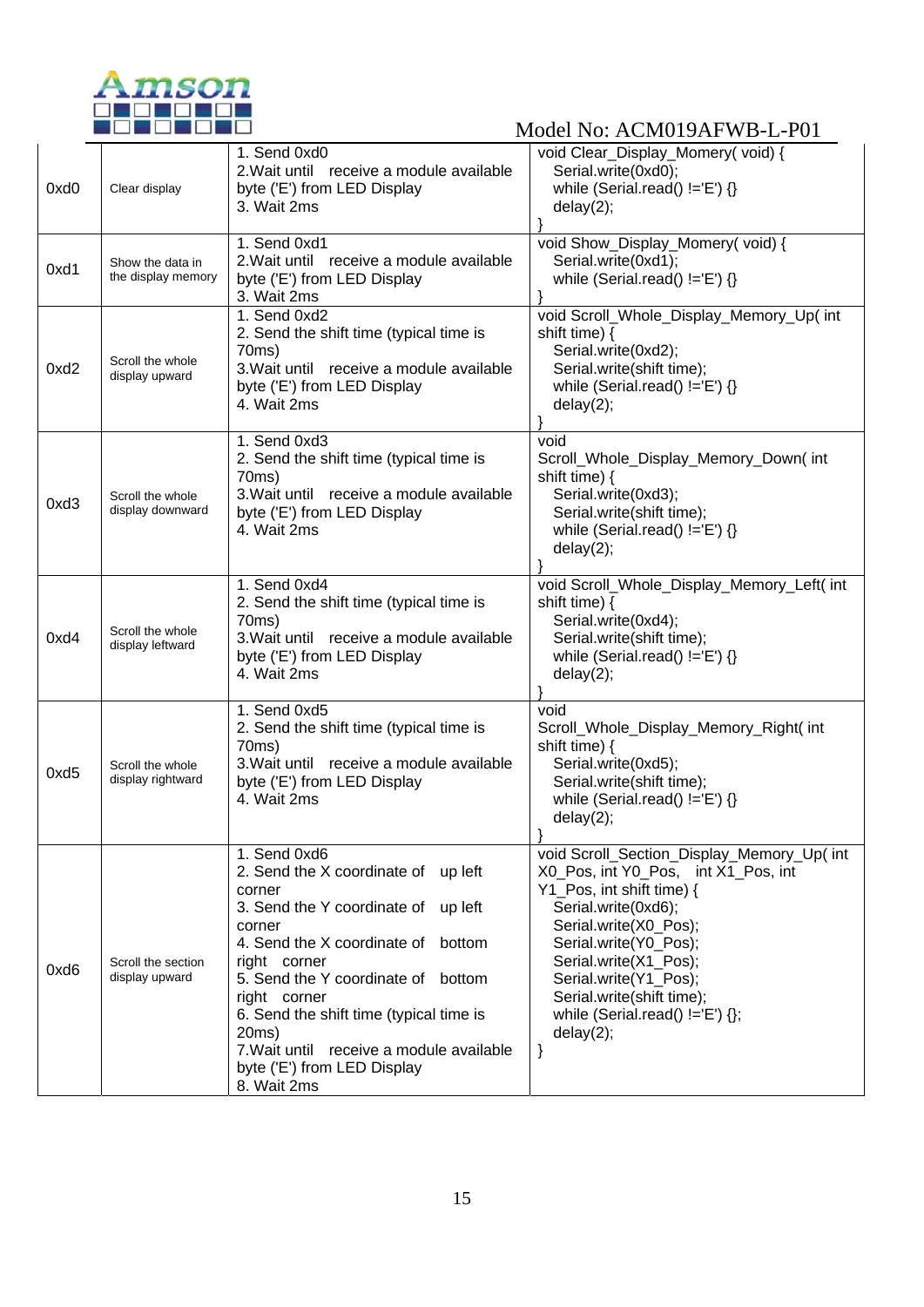

| 0xd7 | Scroll the section<br>display downward  | 1. Send 0xd7<br>2. Send the X coordinate of up left<br>corner<br>3. Send the Y coordinate of up left<br>corner<br>4. Send the X coordinate of bottom<br>right corner<br>5. Send the Y coordinate of bottom<br>right corner<br>6. Send the shift time (typical time is<br>70ms)<br>7. Wait until receive a module available<br>byte ('E') from LED Display<br>8. Wait 2ms | void<br>Scroll_Section_Display_Memory_Down(int<br>X0_Pos, int Y0_Pos, int X1_Pos, int<br>Y1_Pos, int shift time) {<br>Serial.write(0xd7);<br>Serial.write(X0_Pos);<br>Serial.write(Y0_Pos);<br>Serial.write(X1_Pos);<br>Serial.write(Y1_Pos);<br>Serial.write(shift time);<br>while (Serial.read() $!=$ 'E') {}<br>delay(2);<br>}    |
|------|-----------------------------------------|--------------------------------------------------------------------------------------------------------------------------------------------------------------------------------------------------------------------------------------------------------------------------------------------------------------------------------------------------------------------------|--------------------------------------------------------------------------------------------------------------------------------------------------------------------------------------------------------------------------------------------------------------------------------------------------------------------------------------|
| 0xd8 | Scroll the section<br>display leftward  | 1. Send 0xd8<br>2. Send the X coordinate of up left<br>corner<br>3. Send the Y coordinate of up left<br>corner<br>4.<br>Send the X coordinate of bottom right<br>corner<br>5. Send the Y coordinate of bottom<br>6. Send<br>right corner<br>the shift time (typical time is 20ms)<br>7. Wait until receive a module available<br>byte ('E') from LED Display8. Wait 2ms  | void Scroll_Section_Display_Memory_Left( int<br>X0_Pos, int Y0_Pos, int X1_Pos, int<br>Serial.write(X0_Pos); Serial.write(Y0_Pos);<br>Serial.write(X1_Pos);<br>Serial.write(Y1_Pos);<br>Serial.write(shift time);<br>while<br>(Serial.read() $!=E'$ ) {}<br>delay $(2)$ ; }                                                          |
| 0xd9 | Scroll the section<br>display rightward | 1. Send 0xd9<br>2. Send the X coordinate of up left<br>corner<br>3. Send the Y coordinate of up left<br>corner<br>4. Send the X coordinate of bottom<br>right corner<br>5. Send the Y coordinate of bottom<br>right corner<br>6. Send the shift time (typical time is<br>70ms)<br>7. Wait until receive a module available<br>byte ('E') from LED Display<br>8. Wait 2ms | void<br>Scroll_Section_Display_Memory_Right( int<br>X0_Pos, int Y0_Pos, int X1_Pos, int<br>Y1_Pos, int shift time) {<br>Serial.write(0xd9);<br>Serial.write(X0_Pos);<br>Serial.write(Y0_Pos);<br>Serial.write(X1_Pos);<br>Serial.write(Y1_Pos);<br>Serial.write(shift time);<br>while (Serial.read() $!=$ $E'$ ) $\{\}$<br>delay(2); |
| 0xed | Turn Backlight<br>on/off                | 1. Send 0xed<br>2. Send backlight on/off mode<br>3. Wait until receive a module available<br>byte ('E') from LED Display<br>4. Wait 2ms                                                                                                                                                                                                                                  | void Turn Backlight on/off {<br>Serial.write(0xed);<br>Serial.write(mode);<br>while (Serial.read() $!=E'$ ) {}<br>delay(2);                                                                                                                                                                                                          |
| 0xf0 | Turn display Off                        | 1. Send 0xf0<br>2. Wait until receive a module available<br>byte ('E') from LED Display<br>3. Wait 2ms                                                                                                                                                                                                                                                                   | void Display_Off(void) {<br>Serial.write(0xf0);<br>while (Serial.read() $!=$ 'E') {}                                                                                                                                                                                                                                                 |
| 0xf1 | Turn display On                         | 1. Send 0xf1<br>2. Wait until receive a module available<br>byte ('E') from LED Display<br>3. Wait 2ms                                                                                                                                                                                                                                                                   | void Display_On(void) {<br>Serial.write(0xf1);<br>while (Serial.read() $!=E'$ ) {}<br>delay(2);                                                                                                                                                                                                                                      |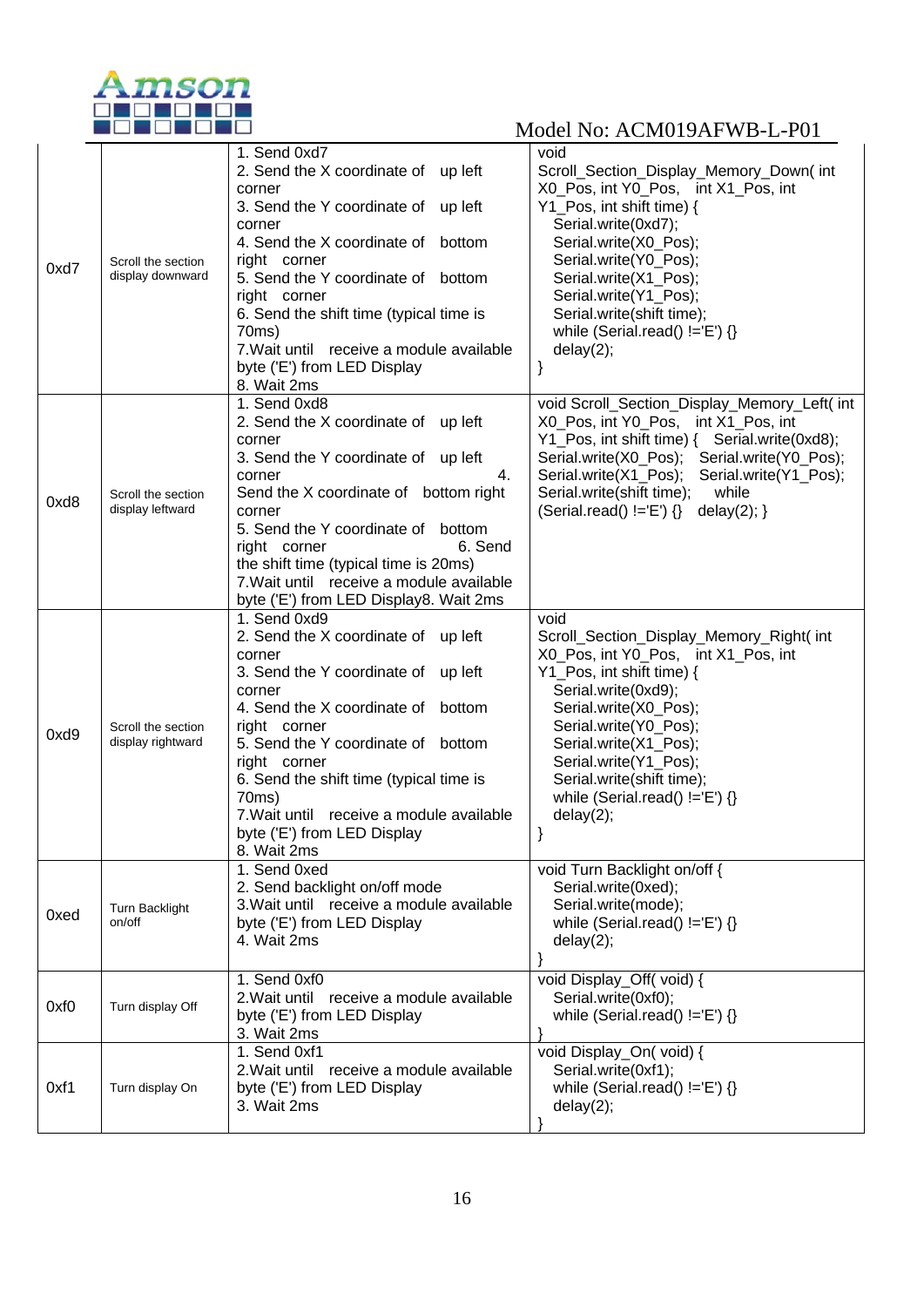

| 0xf2 | Set the brightness<br>of the LED Display                                  | 1. Send 0xf2<br>2. Send the level of brightness $(0-11)$<br>3. Wait until receive a module available<br>byte ('E') from LED Display<br>4. Wait 2ms | void Set_Display_Brightness(int brightness) {<br>Serial.write(0xf2);<br>Serial.write(brightness);<br>while (Serial.read() $!=$ 'E') {}<br>delay(2); |
|------|---------------------------------------------------------------------------|----------------------------------------------------------------------------------------------------------------------------------------------------|-----------------------------------------------------------------------------------------------------------------------------------------------------|
| 0xf3 | Inverse image                                                             | 1. Send 0xf3<br>2. Wait until receive a module available<br>byte ('E') from LED Display<br>3. Wait 2ms                                             | void Inverse_Image(void) {<br>Serial.write(0xf3);<br>while (Serial.read() $!=$ 'E') {}<br>delay(2);                                                 |
| 0xf6 | Change Instruction<br>mode<br>(0 for Hex<br>Command, 1 for AT<br>Command) | 1. Send 0xf6<br>2. Send instruction mode 1<br>3. Wait until receive a module available<br>byte ('E') from LED Display<br>4. Wait 2ms               | int Change_Display_Mode(int mode) {<br>Serial.write(0xf6);<br>Serial.write(1);<br>while (Serial.read() $!=$ 'E') $\{\}$<br>delay(2);                |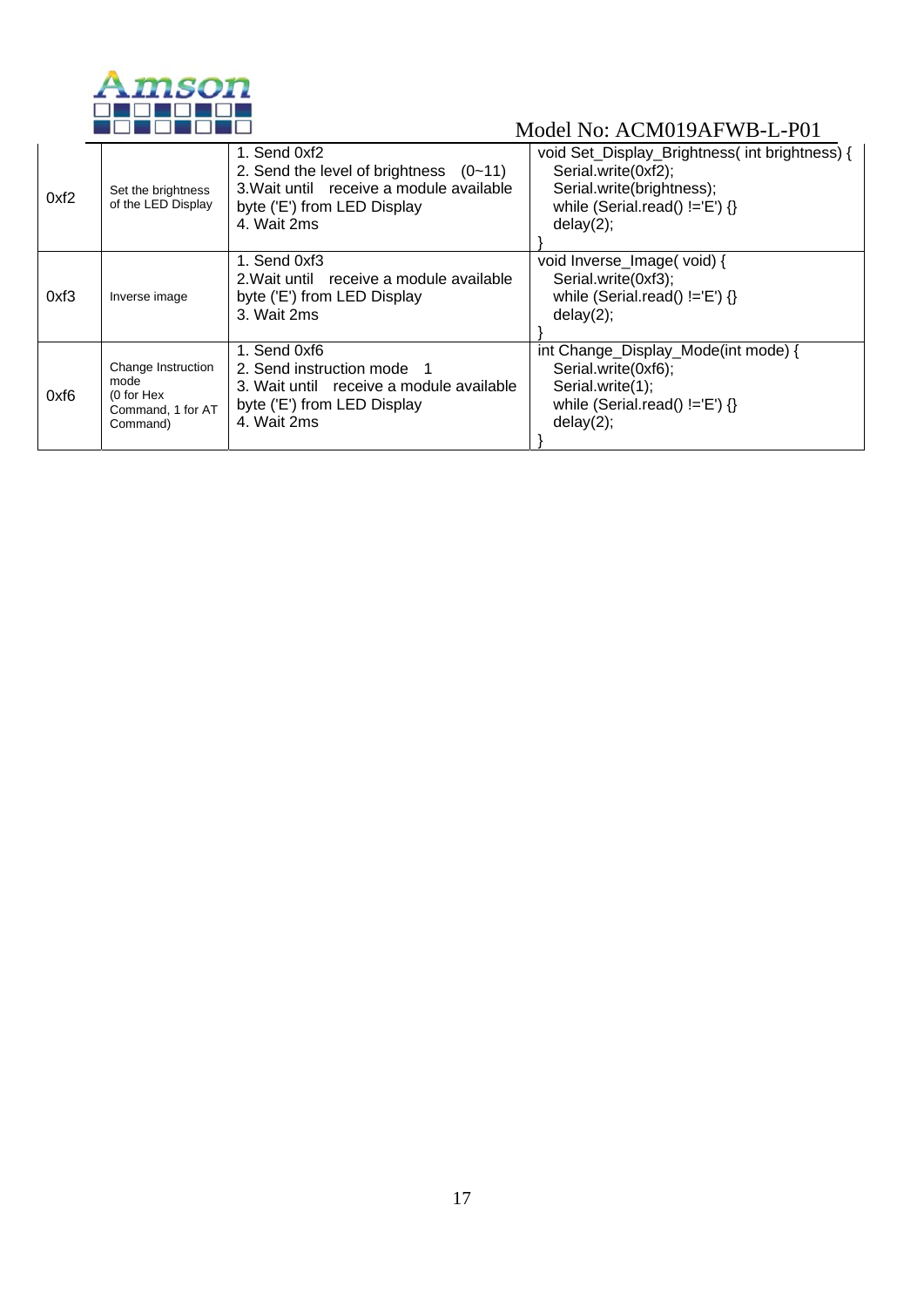



#### **ASCII code of 5X7 fonts and 8X16 fonts**

| Hex  | Symbol                  | Hex  | Symbol         | Hex  | Symbol       |
|------|-------------------------|------|----------------|------|--------------|
| 0x20 |                         | 0x40 | @              | 0x60 |              |
| 0x21 | Ţ                       | 0x41 | A              | 0x61 | a            |
| 0x22 | Ħ                       | 0x42 | B              | 0x62 | b            |
| 0x23 | #                       | 0x43 | Ċ              | 0x63 | C            |
| 0x24 | \$                      | 0x44 | D              | 0x64 | d            |
| 0x25 | $\%$                    | 0x45 | $\overline{E}$ | 0x65 | е            |
| 0x26 | &                       | 0x46 | F              | 0x66 | $\mathsf{f}$ |
| 0x27 |                         | 0x47 | Ġ              | 0x67 | g            |
| 0x28 |                         | 0x48 | H              | 0x68 | h            |
| 0x29 |                         | 0x49 | I              | 0x69 | i            |
| 0x2a | ×                       | 0x4a | J              | 0x6a |              |
| 0x2b | +                       | 0x4b | Κ              | 0x6b | k            |
| 0x2c | ,                       | 0x4c | L              | 0x6c | T            |
| 0x2d |                         | 0x4d | M              | 0x6d | m            |
| 0x2e |                         | 0x4e | N              | 0x6e | n            |
| 0x2f |                         | 0x4f | O              | 0x6f | o            |
| 0x30 | 0                       | 0x50 | P              | 0x70 | р            |
| 0x31 | 1                       | 0x51 | Q              | 0x71 | q            |
| 0x32 | $\overline{2}$          | 0x52 | R              | 0x72 | r            |
| 0x33 | 3                       | 0x53 | S              | 0x73 | S            |
| 0x34 | $\overline{\mathbf{4}}$ | 0x54 | T              | 0x74 | $\mathbf t$  |
| 0x35 | 5                       | 0x55 | U              | 0x75 | u            |
| 0x36 | 6                       | 0x56 | V              | 0x76 | v            |
| 0x37 | 7                       | 0x57 | W              | 0x77 | W            |
| 0x38 | 8                       | 0x58 | Χ              | 0x78 | X            |
| 0x39 | 9                       | 0x59 | Υ              | 0x79 | y            |
| 0x3a | ŀ                       | 0x5a | Z              | 0x7a | Z            |
| 0x3b | $\vdots$                | 0x5b |                | 0x7a |              |
| 0x3c | $\,<$                   | 0x5c |                | 0x7a |              |
| 0x3d | $=$                     | 0x5d |                | 0x7a |              |
| 0x3e | $\geq$                  | 0x5e | V              | 0x7a |              |
| 0x3f | $\overline{?}$          | 0x5f |                | 0x7a | <-           |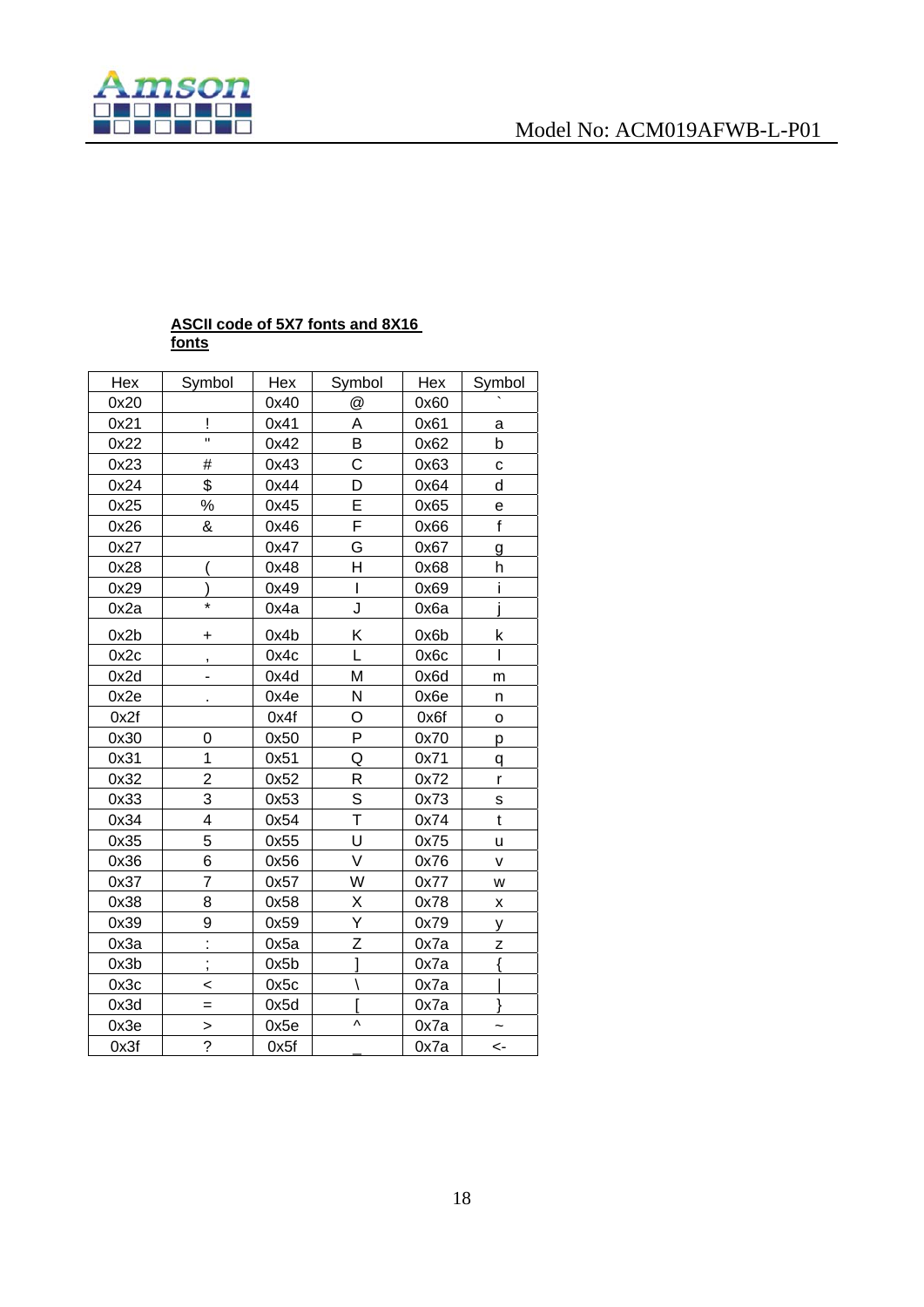

#### **ASCII code of 16X16 fonts**

| Hex  | Symbol |
|------|--------|
| 0x30 | O      |
| 0x31 | 1      |
| 0x32 | 2      |
| 0x33 | 3      |
| 0x34 | 4      |
| 0x35 | 5      |
| 0x36 | 6      |
| 0x37 | 7      |
| 0x38 | 8      |
| 0x39 | g      |

#### **No. of 8X8 pattern**

| No.            | Symbol                                              |
|----------------|-----------------------------------------------------|
| 0              | 0                                                   |
|                | 1                                                   |
|                |                                                     |
| 123456         | $\begin{array}{c}\n 2 \\ 3 \\ 4 \\ 5\n \end{array}$ |
|                |                                                     |
|                |                                                     |
|                | 6                                                   |
| $\overline{7}$ | 7                                                   |
| 8              | 8                                                   |
| 9              | 9                                                   |

#### **No. of 32X32 pattern**

| No.                                       | Symbol         |
|-------------------------------------------|----------------|
| 0                                         | 0              |
|                                           | 1              |
|                                           |                |
|                                           | $\frac{2}{3}$  |
| $\frac{1}{2}$ $\frac{3}{4}$ $\frac{4}{5}$ | $\frac{4}{5}$  |
|                                           |                |
| $\overline{6}$                            | 6              |
| $\frac{1}{7}$                             | $\overline{7}$ |
| 8                                         | 8              |
| 9                                         |                |
| 10                                        | $\frac{9}{2}$  |
| 11                                        | $\overline{F}$ |
| 12                                        |                |

#### **No. of 8X16 pattern**

| No.            | Symbol         |
|----------------|----------------|
| 0              | 0              |
| 1              | 1              |
|                |                |
| $\frac{2}{3}$  | $\frac{2}{3}$  |
| $\overline{4}$ | 4              |
| $\overline{5}$ | 5              |
| $\overline{6}$ | $\overline{6}$ |
| $\overline{7}$ | $\overline{7}$ |
| 8              | 8              |
| 9              | 9              |
|                |                |

#### **No. of 16X16 pattern**

| No.           | Symbol        |
|---------------|---------------|
| 0             | 0             |
| 1             | 1             |
|               |               |
| $\frac{2}{3}$ | $\frac{2}{3}$ |
|               |               |
| $\frac{4}{5}$ | $\frac{4}{5}$ |
|               | 6             |
| 7             | 7             |
| $\frac{8}{9}$ | 8             |
|               | 9             |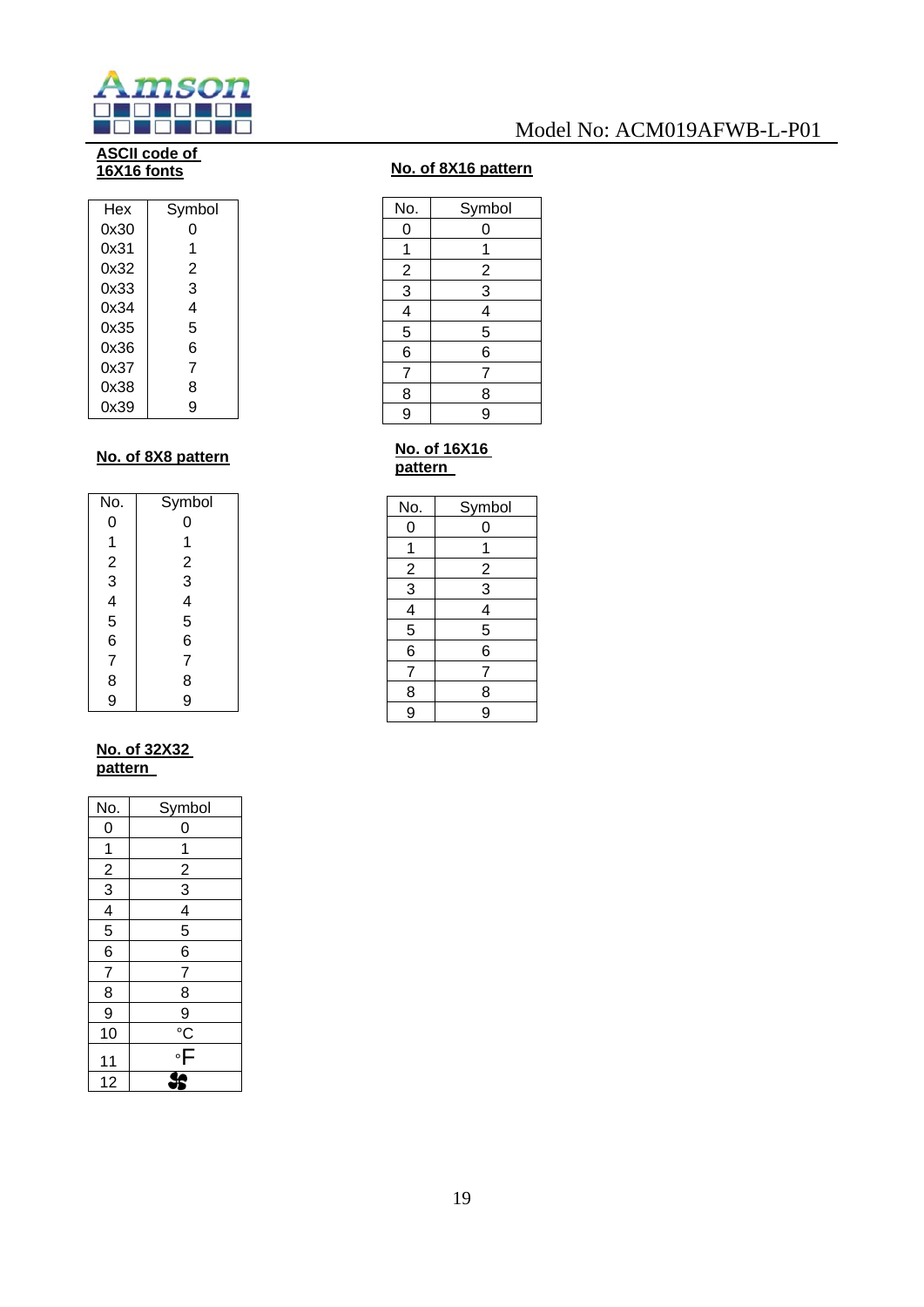

# **HANDLING PRECAUTION**

### **1. Mounting Method**

The panel of the LCD Module consists of two thin glass plates with polarizes which easily get damaged since the Module is fixed by utilizing fitting holes in the printed circuit board. Extreme care should be taken when handling the LCD Modules.

### **2. Caution of LCD handling & cleaning**

When cleaning the display surface, use soft cloth with solvent (recommended below) and Wipe lightly.

-Isopropyl alcohol

-Ethyl alcohol

-Trichlorotriflorothane

Do not wipe the display surface with dry or hard materials that will damage the polarize surface.

Do not use the following solvent:

-Water

-Kettle

-Aromatics.

### **3. Caution against static charge**

The LCD Module use C-MOSLSI drivers, so we recommend end that you connect any unused input terminal to VDD or VSS, do not input any signals before power is turned on. And ground your body, Work/assembly table. And assembly equipment to protect against static electricity.

### **4. Packaging**

-Modules use LCD elements, and must be treated as such. Avoid in tense shock and falls from a height.

-To prevent modules from degradation. Do not operate or store them exposed directly to sunshine or high temperature/humidity.

### **5. Caution for operation**

-It is indispensable to drive LCD's with in the specified voltage limit since the higher voltage than the limit shorten LCD life.

An electrochemical reaction due to direct current causes LCD deterioration, Avoid the use of